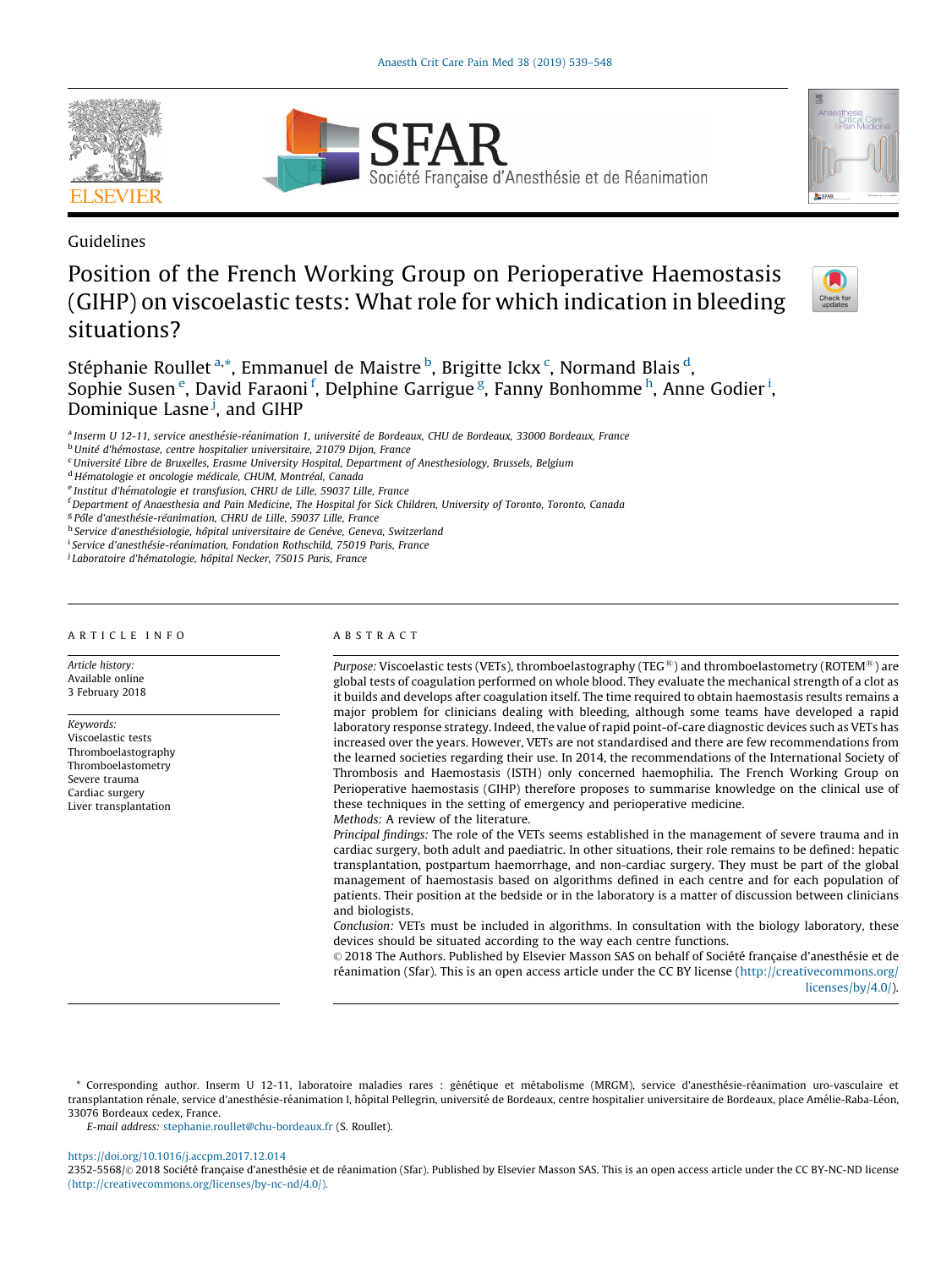# 1. Members of the interest group on Perioperative Haemostasis (GIHP)

P. Albaladejo (Anaesthesia-resuscitation, Grenoble, France), S. Belisle (Anaesthesia, Montreal, Canada), N. Blais (Haematology-Haemostasis, Montreal, Canada), F. Bonhomme (Anaesthesiaresuscitation, Geneva, Switzerland), A. Borel-Derlon (Haematology-haemostasis, Caen, France), J.Y. Borg (Haemostasis, Rouen, France), J.-L. Bosson (Vascular Medicine, Grenoble, France), A. Cohen (Cardiology, Paris, France), D. Faraoni (Anaesthesia-resuscitation, Toronto, Canada), P. Fontana (Haemostasis, Geneva, Switzerland), D. Garrigue-Huet (Anaesthesia-resuscitation, Lille, France), A. Godier (Anaesthesia-resuscitation, Paris, France), Y. Gruel (Haemostasis, Tours, France), J. Guay (Anaesthesia, Montréal, Canada), J.F. Hardy (Anaesthesia, Montréal, Canada), Y. Huet (Cardiology, Paris), B. Ickx (Anaesthesia- resuscitation, Brussels, Belgium) S. Laporte (Pharmacology, Saint-Etienne), D. Lasne (Haematology, Paris), J.H. Levy (Anaesthesia-resuscitation, Durham, USA), J. Llau (Anaesthesia, Valencia, Spain), G. Le Gal(Vascular Medicine, Ottawa, Canada) T. Lecompte (Haematology, Geneva, Switzerland), S. Lessire (Anaesthesia, Namur, Belgium), D. Longrois (Anaesthesia-resuscitation, Paris, France), S. Madi-Jebara (Anaesthesia, Beirut, Lebanon), E. Marret (Anaesthesia-resuscitation, Paris, France), J.L. Mas (Neurology, Paris, France), M. Mazighi (Neurology, Paris, France), P. Mismetti (Clinical Pharmacology, Saint-Etienne, France), PE Morange (Haematology, Marseille, France), S. Motte (Vascular Pathology, Brussels, Belgium), F. Mullier (Haematology, Namur, Belgium), N. Nathan (Anaesthesia-resuscitation, Limoges, France), P. Nguyen (Hématology, Reims, France), Y. Ozier (Anaesthesia-resuscitation, Brest, France), G. Pernod (Vascular Medicine, Grenoble, France), N. Nathan (Anaesthesia-resuscitation, Limoges, France) N. Rosencher (Anaesthesiaresuscitation, Paris, France), S. Roullet (Anaesthesia-resuscitation, Bordeaux, France), P.M. Roy (Emergency Medicine, Angers, France), C.M. Samama (Anaesthesia-resuscitation, Paris, France), S. Schlumberger (Anaesthesia-resuscitation, Suresnes, France), J.F. Schved (Haematology, Montpellier, France) S. Van Belle (Cardiology, Lille, France), P. Van der Linden (Anaesthesia-resuscitation, Brussels, Belgium), A. Vincentelli (Cardiac surgery, Lille, France), and P. Zufferey (Anaesthesia-resuscitation, Saint-Etienne, France).

## 2. Introduction

Viscoelastic tests (VETs), thromboelastography (TEG<sup>®</sup>) and thromboelastometry (ROTEM®) are global tests of coagulation performed on whole blood, unlike the standard tests such as Quick Time (QT), activated Partial Thromboplastin Time (aPTT) and the fibrinogen test performed on platelet poor plasma (PPP) [\[1\].](#page-7-0) They evaluate the mechanical strength of a clot as it builds and develops after coagulation itself. The time required to obtain haemostasis results remains a major problem for clinicians dealing with bleeding, although some teams have developed a rapid laboratory response strategy [\[2\]](#page-7-0). Indeed, the value of rapid point-of-care diagnostic devices such as TEG<sup>®</sup> and ROTEM<sup>®</sup> has increased over the years.

However, VETs are not standardised and there are few recommendations from the learned societies regarding their use. In 2014, the recommendations of the International Society of Thrombosis and Haemostasis (ISTH) only concerned haemophilia [\[3\].](#page-7-0) The French Working Group on Perioperative Haemostasis (GIHP) therefore proposes to synthesise knowledge on the clinical use of these techniques in the setting of emergency and perioperative medicine. The literature search: After a reminder of how VETs work, we attempt to answer various questions according to the clinical situation: can they be used to identify abnormal haemostasis? To monitor fibrinolysis? To guide the treatment of coagulopathy? To improve the prognosis of patients? Are their results obtained more rapidly than those of routine laboratory tests? Where should they be placed: at the bedside or in the laboratory?

## 3. Principles of viscoelastic tests and analytical performances

#### 3.1. Main principles

VETs analyse the elastic and viscous properties of whole blood taken from citrated tubes during the various phases of coagulation, which are also influenced by the fibrinolytic system. Unlike conventional coagulation tests that study clotting factors in PPP with the addition of procoagulant phospholipids, VET investigate the coagulation potential of whole blood by incorporating certain properties of platelets, leukocytes and erythrocytes. Their main characteristic is their sensitivity to the mechanical properties of the clot.

A VET is composed of a bowl containing the whole blood to be analysed. In TEG<sup>®</sup>, the bowl oscillates  $4.75^{\circ}$  around a plunger connected to a torsion wire. It is important for the robustness of the device and to avoid artefacts that rotational thromboelastometry (ROTEM $^{(8)}$ ) does not use a torsion wire anymore and stabilises the pin axis with a ball bearing. While uncoagulated blood remains fluid and does not transmit any displacement to the plunger and thus to the torsion wire, coagulated blood causes a circular movement of the wire whose amplitude is recorded on a plot. A typical thromboelastography pattern is composed of four important parameters [\(Fig.](#page-2-0) 1). The first component  $(R,$  reaction time in minutes in TEG<sup>®</sup> or CT, clotting time in seconds in ROTEM<sup>®</sup>) represents the initial phase of coagulation activation before a change in the physical properties of the blood occurs, i.e. a clot. The second component (K, kinetic time in minutes in TEG $<sup>®</sup>$  or CFT, clot</sup> formation time in seconds in ROTEM®) estimates the clotting time required for an amplitude of 20 mm to be obtained. The angle alpha is derived from the tangent of the curve and represents the kinetics of clot formation. Finally, the maximum amplitude (MA in mm in TEG<sup>®</sup> or the maximum clot firmness, MCF in mm in ROTEM<sup>®</sup>) expresses the maximum deflection point of the curve and represents the maximum clot strength. The amplitude of the clot strength at 5 and 10 min is termed A5 and A10 in ROTEM<sup>®</sup>. Other parameters of interest are maximum lysis (ML), which is the maximum lysis of the clot in percentage of MCF during run time. In ROTEM®, lysis index (LI) at 30 and 60 min are defined as the residual clot in percentage of MCF 30 and 60 minutes after the clotting time. In TEG<sup>®</sup> lysis (LY) 30 and 60 are defined as the reduction in clot firmness in percentage of MA 30 and 60 minutes after MA  $[4]$ .

Initially, this technology was used mainly by physiologists, owing to its complexity and poor reproducibility. Technological advances have led to the development of automated models distributed in France by Haemonetics and Werfen: the  $TEG^{\circledR}$  and the ROTEM $^{48}$ , which are adaptations of the original thromboelastography. The analytical performance and ease of use of these devices must therefore be evaluated separately.

VETs are performed on whole blood taken from citrated tubes. Thus, blood must be recalcified. This step has always been done automatically on ROTEM<sup>®</sup> but was manual on the TEG<sup>®</sup> (pipetting of 20  $\mu$ l of concentrated calcium). On the new version of the TEG<sup>®</sup>, this step in now automatic. This calcium addition is supra physiologic, as for standard laboratory tests.

## 3.2. Thromboelastography (TEG<sup>®</sup>)

The analysis is carried out while a bowl containing the whole blood oscillates  $4.75^{\circ}$  every 5 seconds. A suspended metal rod connects the cuvette to a transducer detecting the movement of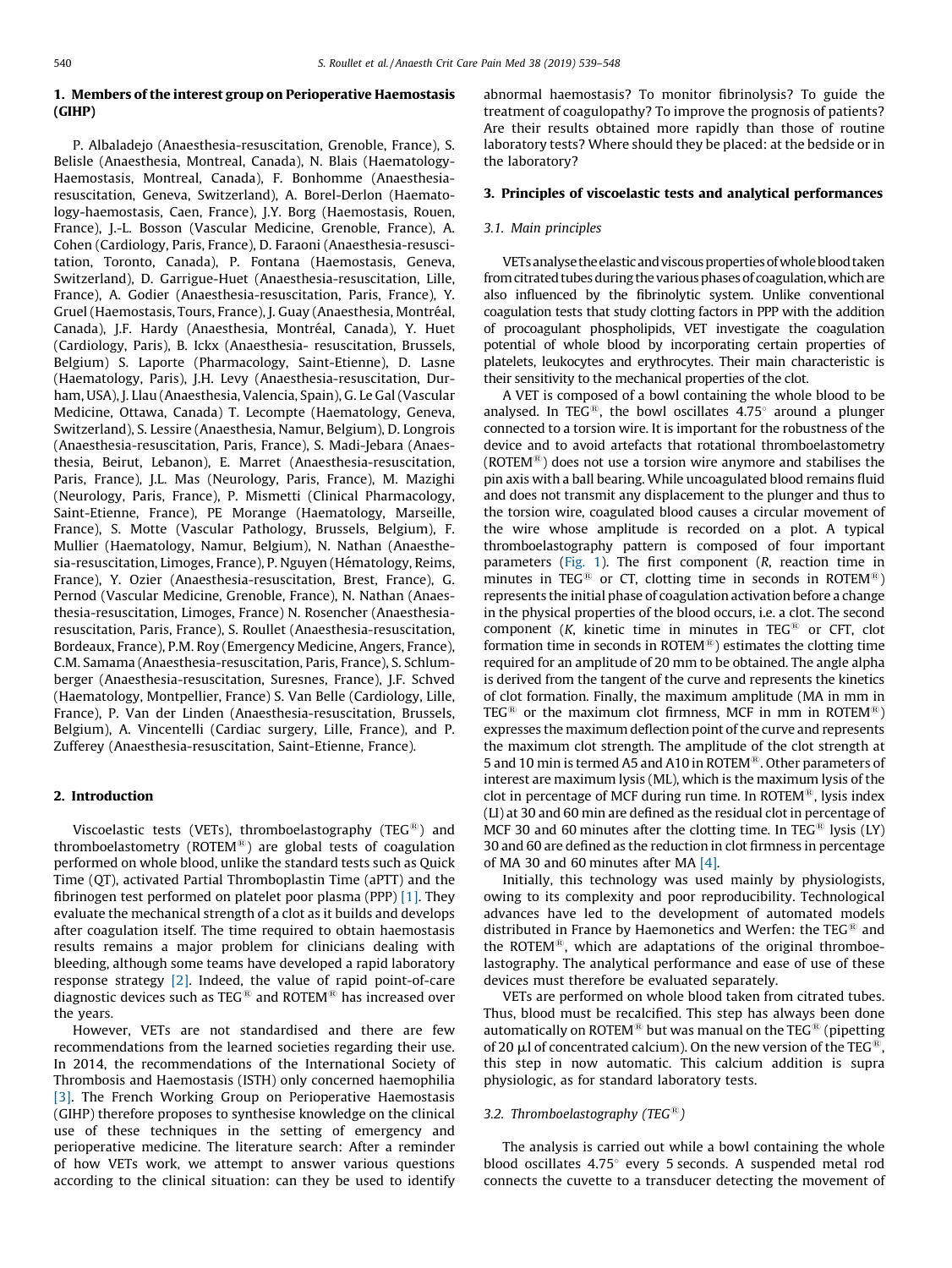<span id="page-2-0"></span>

Fig. 1. Normal plot obtained with a viscoelastic device and its parameters. TEG®: R: reaction time; K: kinetic time;  $\alpha$ : clot formation kinetic; MA: maximal amplitude. ROTEM<sup>®</sup>: CT: clotting time; CFT: clot formation time;  $\alpha$ : clot formation kinetic; A5: clot amplitude at 5 min; A10: clot amplitude at 10 min; MCF: maximum clot firmness.

the rod, which starts to oscillate as soon as the viscoelastic force of the clot increases. The device is distributed with reagents allowing various analyses to be performed:

- kaolin TEG with and without heparinase uses the activation properties of the contact phase of kaolin, leading to activation of the intrinsic coagulation pathway. The combination of heparinase (2 IU) allows the presence of heparin to be evaluated in a sample and makes it possible to study the intrinsic route of coagulation in a patient receiving heparin. The tests are interpretable up to heparinaemia of 6 IU/mL;
- rapid TEG (r-TEG) evaluates coagulation after activation by addition of tissue factor and kaolin. The association of kaolin and tissue factor is a strong booster of coagulation and allows obtaining the maximal amplitude of the clot faster than with TEG kaolin. This test also provides another information: the activated clotting time (ACT), which is the time in seconds from the beginning of the test to the beginning of fibrin formation;
- functional fibrinogen TEG (TEG FF) makes it possible to identify the role of fibrinogen in clot strength, irrespective of the activity of the platelets. It is obtained by activation of the extrinsic pathway of coagulation associated with abciximab, an inhibitor of fibrinogen-platelet binding.

TEG FF and r-TEG are heparin sensitive.

In its earlier versions, the TEG $<sup>®</sup>$  had a critical pipetting step</sup> whereby a volume of whole blood was deposited in the container with the reagent. The new version (6s), which is more automated, uses a system of cartridges, with minimal handling and reading of clot formation not anymore by a viscoelastic but by a resonance method. The blood sample is exposed to a fixed frequency vibration. A LED detector measures the vertical movements of the blood clot. The strongest clots have the highest resonance frequencies, resulting in a more classical pattern of greater amplitude [\[5\]](#page-7-0).

## 3.3. Thromboelastometry (ROTEM<sup>®</sup>)

The ROTEM $<sup>®</sup>$  bowl remains static. The pin immersed in the</sup> bowl containing the citrated whole blood performs an oscillation movement of  $4.75^{\circ}$  every 6 seconds. The viscoelastic force of the clot interferes with the circular movement of the axis, which is detected by an optical reader that captures its movement. The optical drive data is transformed into a graph. ROTEM $^{\circledR}$  is also sold with reagents evaluating parameters similar to those available with  $TFC^{\circledR}$ .

- NATEM assesses coagulation globally. This is the recalcification of blood taken from a citrated tube without any other reagent;
- NAHEPTEM, a NATEM with heparinase:
- INTEM evaluates the intrinsic pathway of coagulation, with ellagic acid as activator of the contact phase;
- HEPTEM inhibits up to 7 IU/mL of heparin on INTEM;
- EXTEM uses a recombinant tissue factor (Instrumentation Laboratories, Bedford, MA) to assess the extrinsic coagulation pathway;
- FIBTEM identifies the role of fibrinogen in clot formation and its mechanical properties. Cytochalasin D, an inhibitor of the cytoskeleton actin-myosin, is used in this test to inhibit the platelet function involved in clot retraction. A variant, ''FIBTEM plus'' uses cytochalasin D and tirofiban, which inhibits the binding of fibrinogen to the platelet GPIIb-IIIa complex;
- APTEM discriminates between fibrinolysis and platelet-mediated clot retraction by comparison to EXTEM by addition of aprotinin or tranexamic acid (t-APTEM), which are plasmin inhibitors.

It is to note that EXTEM, FIBTEM and APTEM contain a heparin inhibitor, which neutralises up to 5 IU/mL of heparin.

## 3.4. Comparison between the two techniques and routine coagulation tests

In a study of 52 patients with extracorporeal circulation (ECC), Ortmann et al. compared TEG<sup>®</sup> and ROTEM<sup>®</sup> [\[6\]](#page-7-0). The study demonstrated a systematic difference between the values of MA TEG FF and MCF FIBTEM attributed to the various platelet function inhibitors used by these two techniques or to differences in the activators used (tissue factor, phospholipids) [\[7,8\]](#page-7-0). The two techniques gave different results and were shown not to be interchangeable [\[9\]](#page-7-0). It should be noted that VETs are usually performed at  $37^{\circ}$ C and should be interpreted with caution in hypothermic patients. In ROTEM $\textsuperscript{10}$  delta, measurement temperature can be adapted to patient temperature within the range of 30 to 40 $\degree$ C.

It is difficult to compare the values obtained with VETs and those obtained by the routine coagulation tests. While several authors have correlated VET parameters with the numerical values of platelets and fibrinogen [\[10–16\],](#page-7-0) few have observed a significant correlation with QT and aPTT. This is due to several factors related to the VET analysis of whole blood such as the influence of red blood cells, leukocytes and platelets on haemostasis. The correlation between VETs parameters and QT/INR depends on the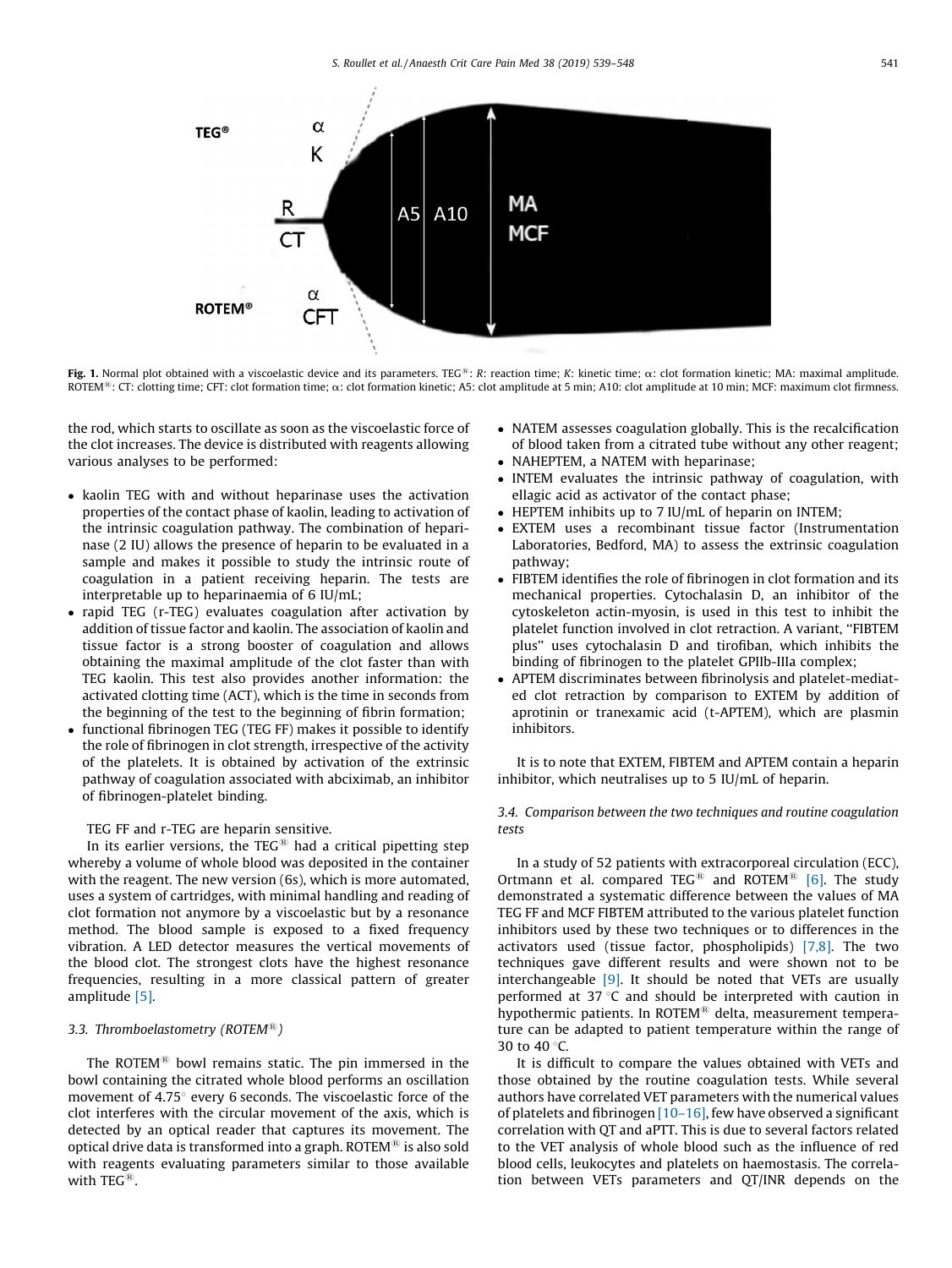activator used and the clinical setting. Whereas EXTEM CT correlates well with INR in patients treated with vitamin K antagonists [\[17,18\],](#page-7-0) INTEM CT, kaolin TEG R and r-TEG R do not [\[17,19\].](#page-7-0) Agren et al. evaluated the approximate value of fibrinogen obtained by TEG FF in 63 surgical patients and 38 healthy volunteers [\[20\].](#page-7-0) Fibrinogen concentrations obtained by TEG FF were on average 1.0 g/L higher than those obtained by the Clauss test.

The correlation between fibrinogen concentration and VET parameters is influenced by various parameters: heparinaemia [\[6\],](#page-7-0) type of vascular filling solutes [\[21\],](#page-7-0) haematocrit [\[10\],](#page-7-0) factor XIII concentration [\[22\]](#page-7-0), administration of fibrinogen concentrates [\[23\].](#page-7-0)

## 3.5. Technical variability

Lang et al. observed a coefficient of variation (CV) ranging from 2 to 14% for ROTEM<sup>®</sup> parameters [\[24\].](#page-7-0) The quality assurance study by Kitchen et al. carried out in 2010 in 18 centres for  $TEG^{\textcircled{a}}$  and 10 centres for ROTEM<sup>®</sup> found CVs ranging from 7 to 83% [\[25\]](#page-8-0). VETs lack reagents that meet the standards of international standardization and allow evaluation with the development of quality control exchange programs. The factors involved in the variability of the results are the following: type of device; reagents; preanalytical parameters such as type of sampling, time elapsed before start of analysis, site of analysis and clinical context. The thresholds found in monocentric studies have rarely undergone independent prospective evaluation, limiting the generalization of their results.

 $\mathrm{TEG}^{\circledR}$  and ROTEM $^{\circledR}$  are global coagulation tests that evaluate clot formation and its mechanical properties and, to a certain extent, its stability (influence of the fibrinolytic system) in whole blood. The different reagents available make it possible to study various aspects of haemostasis. Nevertheless, the values of the parameters are not perfectly correlated with the routine coagulation tests and TEG<sup>®</sup> and ROTEM<sup>®</sup> are not interchangeable. An algorithm built from TEG<sup>®</sup> cannot be used with ROTEM<sup>®</sup> and viceversa.

#### 4. Severe trauma

Haemorrhage is the leading cause of mortality in patients hospitalised for trauma. It is complicated in 25 to 30% of cases by acute traumatic coagulopathy (ATC), which worsens the bleeding and increases mortality four-fold. Several clinical studies have shown that VETs can predict recourse to transfusion of red blood cell concentrates (RBCs), mass transfusion and mortality [\[26\]](#page-8-0). FIB-TEM MCF < 7 mm is predictive of RBC transfusion [\[27\].](#page-8-0) In 300 trauma patients, EXTEM A5 > 35 mm had a negative predictive value of 83% for RBC transfusion [\[28\]](#page-8-0). r-TEG ACT < 105 seconds was a risk factor independent of the absence of transfusion within the first 6 hours after admission (OR: 1.85, 95% CI: 1.07–3.18) [\[29\]](#page-8-0). The prospective analysis of 300 trauma patients showed that the 35 mm threshold for EXTEM A5 made it possible to predict massive transfusion (AUC: 0.80, 95% CI: 0.63– 0.97). An analysis of 808 trauma patients found a predictive value of massive transfusion for FIBTEM  $AS \leq 9$  mm and EXTEM  $A5 \leq 40$  mm with a sensitivity of 77.5% and 72.2% respectively [\[30\]](#page-8-0). r-TEG ACT  $>$  128 seconds was an independent risk factor for massive transfusion in the first 6 hours (OR: 5.15; 95% CI: 1.36– 19.49) [\[29\].](#page-8-0) In a severe trauma study in 1974 patients, Holcomb et al. found a better prediction of massive transfusion by the r-TEG angle than by the routine tests ( $P < 0.001$ ) [\[31\].](#page-8-0) In a retrospective study in 190 patients, r-TEG  $MA \leq 55$  mm was predictive of massive transfusion [\[32\]](#page-8-0). In terms of predicting mortality, tests and thresholds differ between studies. EXTEM and FIBTEM have received the most attention [\[26\]](#page-8-0).

To date, published data do not allow recommending neither a repetition nor a minimal frequency of VETs analysis.

In the setting of severe trauma, results are available more quickly with VETs than with laboratory tests. The GIHP proposes that VETs can be used for the early diagnosis of coagulopathy. They predict the need for transfusion in CGR or the use of massive transfusion. The GIHP proposes that they should be used to indicate haemostatic treatment and to make clinical staff more aware of the severity of trauma.

VETs allow the rapid detection of hypofibrinogenemia. FIBTEM A10 at 5 mm has a good sensitivity (91%) and specificity (85%) to detect a fibrinogen concentration of less than  $1 g/L$  [\[33\]](#page-8-0). The sensitivity and specificity of EXTEM A5 < 36 mm to predict fibrinogen concentrations of less than 1.5 g/L are 53% and 87%, respectively. FIBTEM  $A5 < 9.5$  mm had a sensitivity of 78% and a specificity of 70% [\[34\]](#page-8-0). The correlation between MA values of TEG FF and MCF of FIBTEM is good ( $r = 0.71$ ,  $P < 0.001$ ) and their correlations with fibrinogen concentration by the Clauss method are identical ( $r = 0.64$ ,  $P < 0.001$ ) [\[35\].](#page-8-0)

The main tests used to diagnose ATC are EXTEM and FIBTEM. Although the literature is consensual about thresholds between 35 and 40 mm for EXTEM A5, between 8 and 10 mm for FIBTEM A5 and between 7 to 10 mm for FIBTEM MCF to predict coagulopathy, massive transfusion and/or an increase in mortality, it is still too early to recommend thresholds.

Hyper fibrinolysis may contribute to ATC and worsen the prognosis and its diagnosis is difficult. With ROTEM®, the lysis index at 60 min EXTEM LI60 < 85% suggests hyper fibrinolysis in 6.9% of severe trauma cases [\[27\].](#page-8-0) The threshold of 90% led to an incidence of 5.7% in a series of 88 trauma patients [\[33\]](#page-8-0). Maximum lysis (ML) in  $EXTEM > 15%$  led to the diagnosis of 5% hyper fibrinolysis in a series of 288 trauma patients [\[36\]](#page-8-0). With r-TEG, a lysis threshold of 15% led to the diagnosis of hyper fibrinolysis in 18% of 61 trauma patients requiring transfusion and in 34% of those requiring a massive transfusion [\[37\].](#page-8-0) Levrat et al. defined hyper fibrinolysis as a globulin lysis time of less than 90 minutes. They showed in a series of 23 severe trauma patients that the MCF of EXTEM  $<$  18 mm, a lysis index at 30 min (LI30)  $<$  71% and an increase of more than 7% in APTEM MCF were associated with hyper fibrinolysis with a sensitivity of 100%, 75% and 80%, respectively, and a specificity of 100% [\[38\]](#page-8-0).

ROTEM $^{(8)}$  data were also compared with markers of hyper fibrinolysis in a series of 288 consecutive trauma patients not receiving tranexamic acid and whose blood was sampled on admission [\[36\].](#page-8-0) Hyper fibrinolysis based on maximal lysis  $(ML) > 15%$  was present in only 5% of patients, while 57% showed signs of fibrinolysis activation with higher levels of plasminantiplasmin (PAP) complexes at twice the normal level. ROTEM<sup>®</sup> detected lysis only when PAPs were increased to 30-fold the normal value and antiplasmin was less than 75% of normal. The authors concluded that ROTEM $<sup>®</sup>$  did not detect the activation of</sup> fibrinolysis. In a cohort of 73 trauma patients requiring massive transfusion, LY30  $\geq$  3% was associated with a higher risk of massive transfusion (91% vs. 31%,  $P = 0.0008$ ) and death from haemorrhage (46% vs. 5%,  $P = 0.0014$ ) [\[39\]](#page-8-0). However, these data were not compared to the performance of the routine tests.

The diagnosis of hyper fibrinolysis by VETs therefore has a prognostic value, confirming the very high severity of hyper fibrinolysis in severe trauma patients. The complete lysis of the clot in less than 60 minutes is predictive of mortality ranging from 86% to 96%, according to the series. However, VET lack sensitivity to the activation of fibrinolysis and cannot guide antifibrinolytic treatment. In addition, the CRASH-2 study showed that routine administration of tranexamic acid in the first 3 hours after injury reduces the mortality of trauma patients with haemorrhage or risk of haemorrhage [\[40\]](#page-8-0). Beyond the deadline of 3 hours the benefit of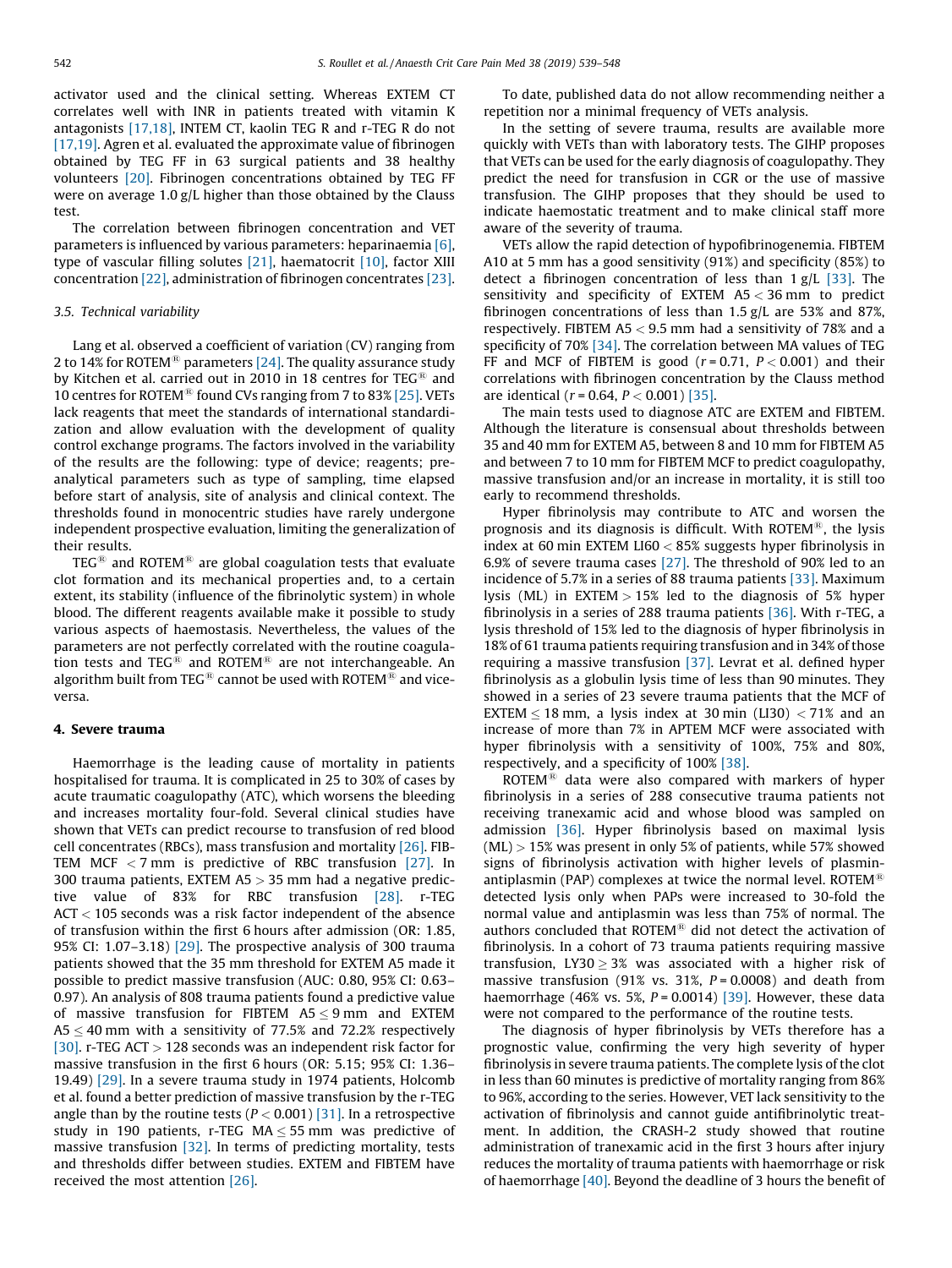tranexamic acid is questionable, particularly in patients without hyper fibrinolysis [41-43]. In this situation, guidance by VETs should be envisaged, keeping in mind that the specificity of these tests is better than their sensitivity.

The GIHP proposes that VETs, which have a poor performance in diagnosing the activation of fibrinolysis, should not guide the administration of tranexamic acid but that it should be administered as soon as possible. However, detection of hyper fibrinolysis by VETs is a predictor of mortality.

The use of protocols, and especially adherence to them, improves the prognosis of trauma patients, be it protocols for comprehensive management of severe trauma or mass transfusion protocols [\[44,45\]](#page-8-0). The inclusion of haemostasis tests in protocols for the management of haemorrhage may be beneficial. Several ''before-after'' cohort studies concluded that the inclusion of VETs in mass transfusion protocols could improve the prognosis of patients or reduce transfusion needs, both with  $TEG^{\circledR}$  [\[46,47\]](#page-8-0) and ROTEM<sup>®</sup> [\[48\].](#page-8-0) However, their methodology does not allow conclusions to be drawn about the value of VETs, as they evaluated the implementation of a protocol including VET with no protocol or historical or scoring data.

A single randomised trial was conducted in trauma patients to assess the value of VETs in guiding ACT treatment. This singlecentre trial compared two protocols for massive transfusion, one based on  $\mathrm{TEG}^{\circledR}$  performed on de-shocking, the other on routine tests for 111 severe trauma patients [\[49\]](#page-8-0). Mortality at 28 days was reduced in the group whose management was guided by  $TEG^{\circledR}$ , with a decrease in deaths occurring mainly in the first 6 hours. Transfused amounts of RBC, fresh frozen plasma (FFP) and platelets were comparable. The group receiving the routine tests received more platelets and FFP early compared to the TEG $\mathcal{B}$  group. At hour 24, only the amount of fibrinogen administered was different, being higher in the group managed with routine tests.

The GIHP proposes that VETs be included in ACT algorithms, so that labile blood products and factor concentrates may be given based on pre-established thresholds. Prospective multicentric studies evaluating these algorithms are necessary. These diagnostic algorithms for coagulopathy must be part of a comprehensive approach to the management of severe trauma patients in which the main objective is to treat the cause of the bleeding.

### 5. Postpartum haemorrhage

Postpartum haemorrhage (PPH) remains one of the main causes of maternal morbidity and mortality, accounting for nearly 30% of direct maternal deaths (approximately 150 000 deaths per year worldwide). In most cases, haemorrhage comes from the site of placental insertion and is worse in an atonic uterus. The presence of coagulopathy is observed in more than 20% of so-called complicated deliveries (haemorrhage requiring transfusion of RBC, insertion pathologies of the placenta, amniotic embolism, foetal death in utero).

Although there is consensus on rapid and progressive management algorithms including uterine revision, uterotonic drugs, local control of bleeding by interventional radiology or surgery, how to monitor coagulation and the resulting treatments are more debated  $[50,51]$ . In this setting, early coagulopathy predicts the progression of bleeding (discontinuation of bleeding or progression to severe haemorrhage). Indeed, the fibrinogen concentration at the time of the diagnosis of PPH is predictive of the severity of bleeding. In 128 patients with PPH requiring prostaglandin E2 administration, a fibrinogen concentration  $\leq 2$  g/ L measured in the laboratory had a 100% predictive value of severe PPH [\[52\].](#page-8-0) The question arises of the rapid determination of coagulation and fibrinogen by VETs. In a prospective observational study that included 37 women with PPH, FIBTEM A5, A15 and MCF were strongly correlated with laboratory-measured fibrinogen concentrations ( $r = 0.86$ , 0.84 and 0.85 respectively) [\[53\]](#page-8-0). Thus, a threshold of FIBTEM A5 at 6 mm and A15 at 8 mm detects hypo fibrinogenemia  $< 2$  g/L with excellent sensitivity (100%) but a lower specificity (respectively 87% and 84%). However, in that study, many patients with PPH and those without PPH had fibrinogen concentrations between 2 and 6 g/L and a FIBTEM A5 between 6 mm and 20 mm. The value of FIBTEM A5 as a biomarker of PPH progression was confirmed in a prospective study including 356 women with PPH: FIBTEM A5 < 10 mm was associated with progression of bleeding [\[54\].](#page-8-0) In a recent prospective study including 55 women with PPH, FIBTEM  $A5 < 12$  mm was the threshold below which fibrinogen administration led to less blood transfusion and less bleeding [\[55,56\].](#page-8-0) In 2016, the SSC of ISTH for the management of coagulopathy associated with PPH recommended the monitoring of haemostasis either by VETs or by TQ/ aPTT and fibrinogen and the transfusion of FFP and/or fibrinogen according to the biological results [\[57\].](#page-8-0)

Fibrinolytic activity decreases during pregnancy. Within 1 hour of delivery, plasma t-PA concentrations double and fibrinolysis increases rapidly to reach its peak at three hours postpartum. Fibrinolysis is even greater in patients with PPH [\[50\]](#page-8-0). Recent recommendations suggest the use of tranexamic acid in the event of PPH with variable protocols [\[58\].](#page-8-0) Recently, the results of the WOMAN study confirmed the role of tranexamic acid in the management of PPH with a reduction in maternal deaths by haemorrhage and in the number of laparotomies for haemostasis without adverse effects, especially since tranexamic acid was administered early [\[59\]](#page-8-0). After the third hour after delivery, the benefit of tranexamic acid is more questionable. VET-guidance could be considered, but further studies are needed to identify the most suitable tests and thresholds.

In 2015, Mallaiah et al. showed that the use of a ROTEM $^{(8)}$ -based algorithm for PPH management resulted in a reduction of total blood transfusion and bleeding [\[60\].](#page-8-0) These results were confirmed in the recent study by Snegovskikh et al. [\[61\].](#page-8-0)

In the setting of PPH, a low fibrinogen concentration is associated with a change in PPH to severe haemorrhage. The GIHP proposes that the fibrinogen concentration should be rapidly evaluated in the event of PPH and VETs may be useful in this regard. Given the limitations of VETs in evaluating fibrinolytic activity, it is proposed not to guide the administration of tranexamic acid on VETs but to administer it as soon as possible in the event of PPH.

## 6. Cardiac surgery

Cardiac surgery is one of the clinical situations where the contribution of VET monitoring has been the most studied, as haemorrhage remains a major complication of cardiac surgery. The causes of haemorrhage are multiple: complex surgery, preoperative antiplatelet and/or anticoagulant treatment, persistence of heparin despite protamine antagonism, consumption and dilution of coagulation factors and platelets, etc. Such cases of haemorrhage often require the administration of labile blood products or drugs derived from blood and/or second-look surgery [\[62\]](#page-8-0). The value of VETs is debatable only in the event of haemorrhagic complications at the end of cardiac surgery, and several issues remain to be validated before VETs can be included in a protocol. Classically, VETs are used after the neutralization of heparin by protamine and the return to optimal conditions of temperature, pH and ionized calcium. In procedures with high haemorrhagic risk (reoperation, circulatory assistance, transplantation), they could be used more systematically. In all cases, a decision algorithm with well-defined and locally validated thresholds is essential.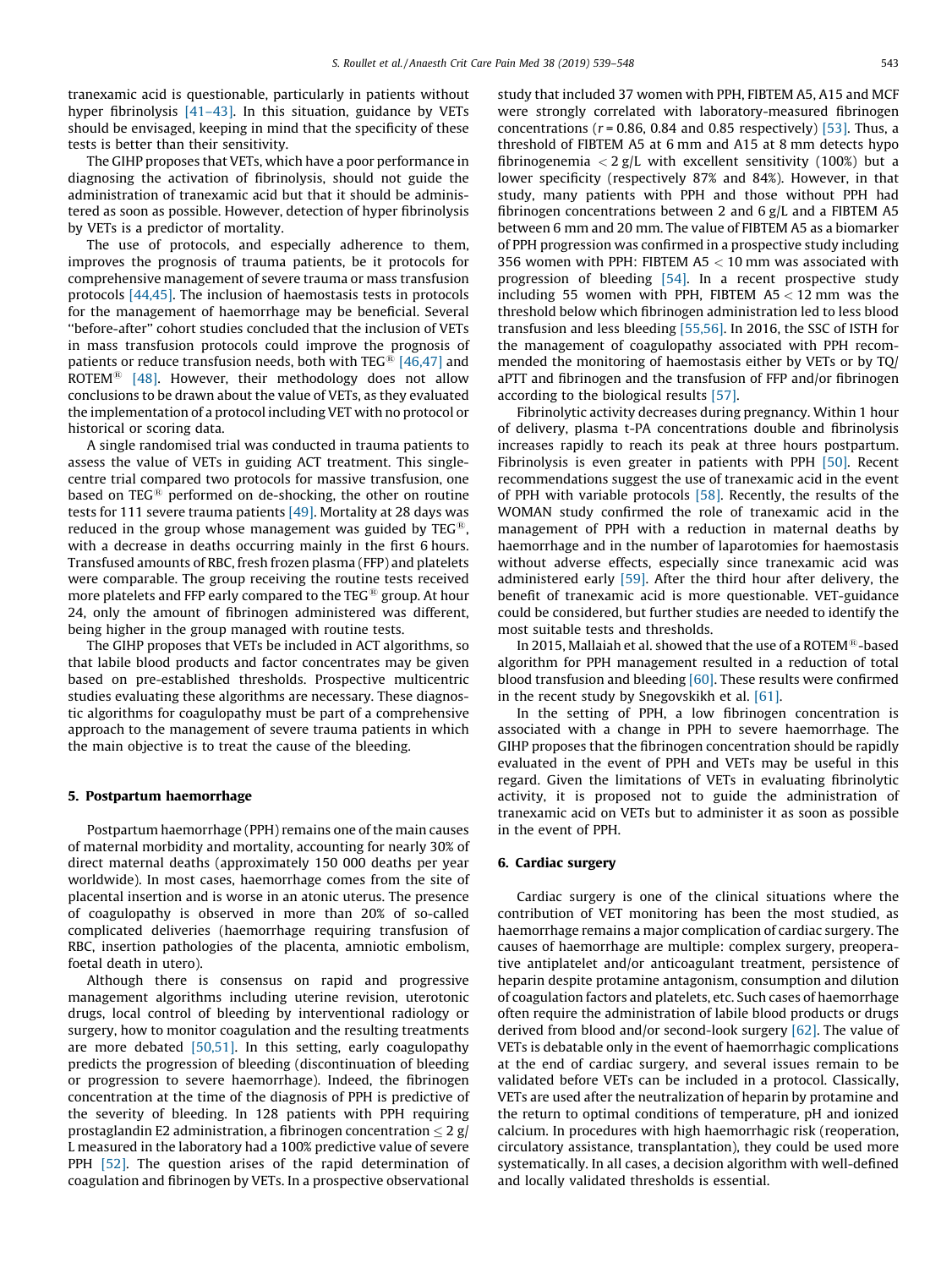A recent meta-analysis summarised all studies published in cardiac surgery [\[63\]](#page-8-0). Seventeen studies were selected, including 8332 patients with a comparison between a VET-guided arm (ROTEM $^{(8)}$  for 78.3% of patients) and an arm with conventional tests. A reduction in transfusion support was observed in the VETguided arm (OR =  $0.63$ , 95% CI 0.56-0.71) and was confirmed in the randomised studies subgroup (OR = 0.37, 95% CI 0.21–0.68). This reduction mainly concerned the administration of FFP (OR = 0.31, 95% CI 0.13–0.74). Furthermore, clinical outcomes were improved in the VET-group: significant reduction in the incidence of acute kidney injury, thromboembolic events and re-exploration due to postoperative bleeding. The results of this work are in agreement with those of the Bolliger and Tanaka study in 2013, which analysed 12 studies, 7 of which were randomised, and which also found an over-prescription of fibrinogen concentrates and prothrombin complex concentrates (PCC) (OR = 1.56, 95% CI 1.29–1.87 for fibrinogen concentrates and OR = 1.74, 95% CI 1.40–2.18 for PCC) [\[64\].](#page-8-0)

Two recent publications in particular provide arguments in favour of VETs in cardiac surgery:

- the Cochrane study published in 2016 selected 17 studies  $(1493$  patients), the majority in cardiac surgery  $(96\%$  of patients), with an equivalent distribution between TEG<sup>®</sup> and ROTEM<sup>®</sup> (but especially ROTEM<sup>®</sup> for the most recent studies), and an associated functional platelet test in 5 studies. The analysis showed a significant reduction in transfusions of RBC (RR: 0.86, 95% CI 0.79–0.94), FFP (RR: 0.57, 95% CI 0.33–0,96) and platelets (RR: 0.73; 95% CI: 0.60–0.88) with the use of VET. The results demonstrate the benefit of blood transfusion strategies, possibly combined with a functional platelet test, but with a low level of evidence (heterogeneity of studies, low numbers of patients) [\[65\]](#page-8-0). Furthermore, this meta-analysis demonstrated a significant reduction in mortality in the VET-group (RR: 0.52, 95% CI 0.28–0.95), which was mainly based on trials using ROTEM<sup>®</sup> (RR: 0.44, 95% CI 0.21–0.93). The reduction in mortality was still significant when VET-guided algorithms were compared to standard laboratory testing guided algorithms (RR: 0.36, 95% CI 0.16–0.84). The Cochrane analysis also found a significant reduction in the incidence of acute kidney injury with the need for dialysis (RR: 0.46, 95% CI 0.28–0.76), already reported by Deppe et al.;
- the randomised study by Karkouti et al. (12 Canadian centres, 7402 patients) was conducted in two stages: initially no monitoring, then use of ROTEM<sup>®</sup> with an algorithm using EXTEM CT and A10 and FIBTEM A10, and PlateletWorks<sup>®</sup> (Helena Laboratories, Beaumont, Texas, USA). The use of ROTEM $^{(8)}$  was associated with a reduction in transfusion of RBC (RR: 0.91, 95% CI: 0.85–0.98, P = 0.02), platelets (RR: 0.77; 95% CI: 0.68-0.87,  $P < 0.001$ ), but not of plasma or factor concentrates (fibrinogen, cryoprecipitate and PCC). Monitoring was associated with a significant reduction in major bleeding, but had no impact on complications, length of hospitalisation or mortality [\[66\].](#page-8-0)

It is difficult to distinguish the impact of VETs from that of a systematic approach with a defined algorithm of the indication for transfusion. However, these studies suggest that the indication for transfusion based on real-time biological monitoring and a defined algorithm is associated with decreased transfusion and haemorrhagic complications. Looking at the mortality issue, the Cochrane meta-analysis concluded in favour of the VET-guided algorithm, compared to a defined algorithm.

In cardiac surgery, the GIHP proposes that VETs should be used in the event of haemorrhage at the end of surgery and postoperatively. They are carried out essentially at the end of ECC, rather after the neutralisation of heparin, to guide the therapeutic strategy. The recommendation is that they should be included in algorithms.

## 7. Liver transplantation

Liver transplantation (LT) is currently the only curative treatment for severe hepatic impairment. The recipients present differing degrees of preoperative haemostasis disorders and may also present intraoperative coagulopathy. Cirrhotic patients undergo complex changes in haemostasis. Coagulant and anticoagulant proteins, which are synthesised mainly by the liver, decrease simultaneously with hepatic involvement, with the notable exception of factor VIII. A new equilibrium is established ensuring haemostasis is preserved but it is more tenuous, and the patient may develop a haemorrhagic or thrombotic syndrome [\[67\]](#page-8-0). Recipients with fulminant hepatitis have the same disturbances, but their von Willebrand factor (vWF) concentration is generally high with a low concentration of ADAMTS13, resulting in balanced haemostasis  $[68]$ . These abnormalities result in abnormal results on the routine coagulation tests, which lead to the incorrect diagnosis of a haemorrhagic risk. However, these tests (QT, for example) do not predict haemorrhagic [\[69\]](#page-8-0) or thrombotic risk [\[70\]](#page-8-0). The routine tests evaluate only procoagulant factors without taking into account the relationship with the coagulation inhibiting systems [\[71\]](#page-8-0). This would explain the absence of abnormal bleeding in minor surgery or even interventions that carry a higher risk of bleeding in cirrhotic patients who have not received prophylactic transfusion of FFP and/or platelets [\[72,73\].](#page-8-0) Changes in the production and clearance of coagulation proteins in the course of LT may lead to severely disturbed haemostasis, further aggravated by ischemia of the hepatic graft and the splanchnic network [\[74\].](#page-8-0)

Several studies have shown the value of VETs for reducing recourse to transfusion in LT [\[75–78\].](#page-8-0) A single prospective, randomised study compared transfusion based on TEG $<sup>®</sup>$  and</sup> routine tests and showed a reduction in transfusion of FFP thanks to the use of TEG<sup>®</sup> [\[79\]](#page-9-0). Roullet et al. performed a prospective before/after study (conventional strategy vs. ROTEM<sup>®</sup>-guided strategy) including 60 patients that did not show a difference in transfusion needs between groups [\[80\]](#page-9-0). However, FFP transfusion was not included in the ROTEM $<sup>®</sup>$ -guided group in which only</sup> platelets and fibrinogen transfusion was guided on ROTEM $^{\circledR}$ . The authors explained these results by a better understanding of the physiology of coagulation and the coagulopathy linked to liver disease and the improvement of bleeding and transfusion management in LT because of the implementation of a written protocol. This already resulted in a low transfusion rate that was probably difficult to lower more. Recourse to transfusion may vary depending on the device used, confirming that transfusion thresholds are not well defined  $[81-83]$ . According to a recent study, a parameter derived from ROTEM $\mathcal{B}$ , the time required for the maximum clotting velocity, can identify cirrhotic patients at high risk of bleeding [\[84\].](#page-9-0)

As with other haemorrhagic settings, LT studies have shown a good correlation between FIBTEM A10 and fibrinogen concentration, enabling a VET result to be obtained quickly [\[15,85–](#page-7-0) [87\]](#page-7-0). However, in the event of a major deficiency in fibrinogen  $(< 1 g/L)$ , the correlation with FIBTEM MCF or the maximum TEG FF amplitude lacks precision [\[77,88\].](#page-9-0) Hyper fibrinolysis has been described as a major cause of non-surgical bleeding during LT [\[89–](#page-9-0) [91\]](#page-9-0). Results concerning the value of ROTEM<sup>®</sup> in the detection of fibrinolysis and its treatment are controversial [\[80,92\]](#page-9-0). Abuelkasem et al. found that FITBTEM was more sensitive to hyper fibrinolysis than EXTEM [\[93\].](#page-9-0) Recent data suggest that fibrinolysis is most often self-limiting in patients undergoing liver transplan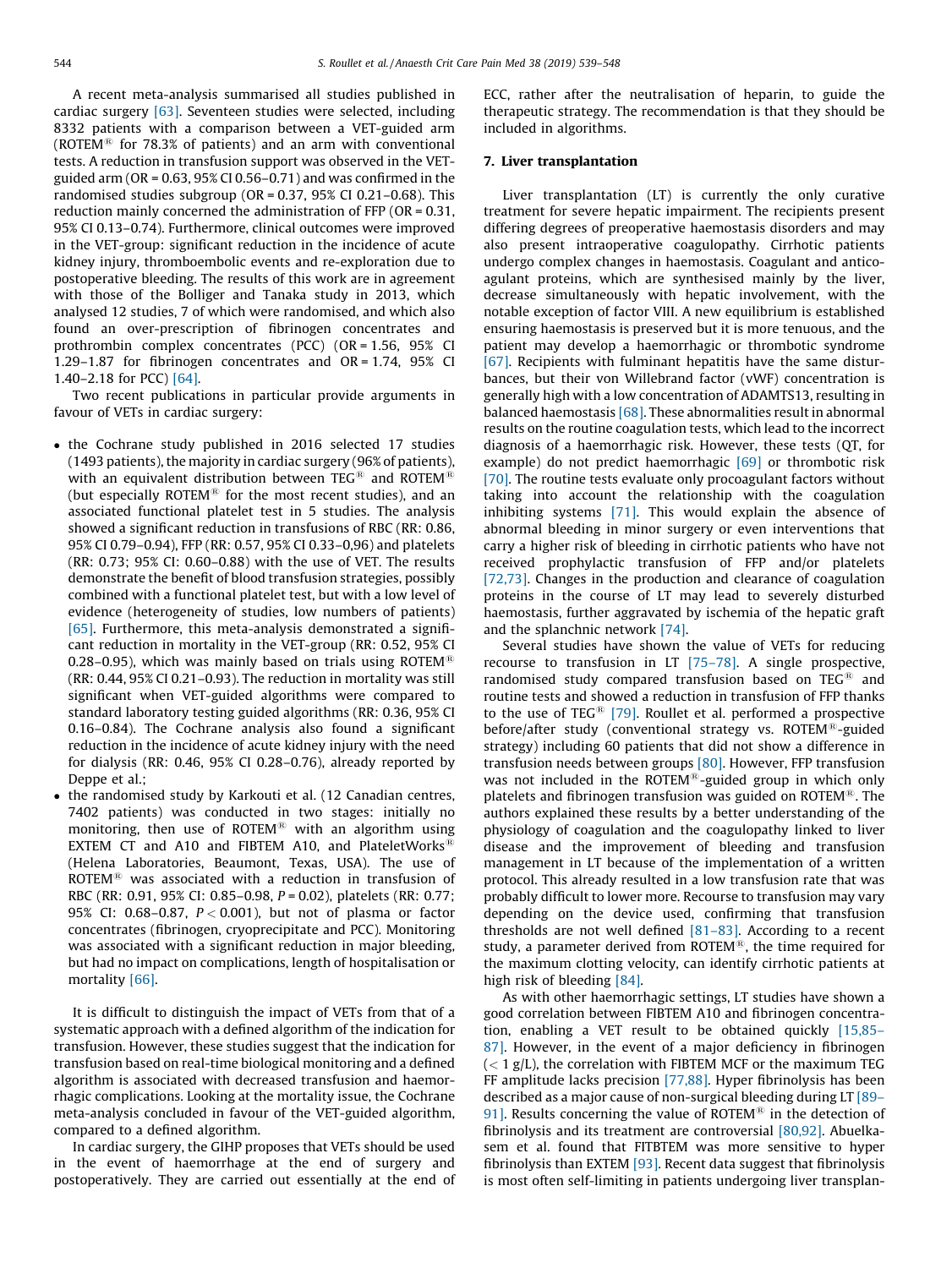tation [\[94\]](#page-9-0). Pre-anhepatic hyper fibrinolysis detected by ROTEM<sup>®</sup> is associated with increased 30-day and 6-month mortality whereas post-anhepatic hyper fibrinolysis is associated with an increased incidence of portal vein and hepatic artery thrombosis [\[95\]](#page-9-0). Systematic administration of anti-fibrinolytic does not appear to be necessary [\[96\].](#page-9-0) However, the reduction in transfusion requirements based on the treatment of fibrinolysis when detected seems justified by the study by Trzebicki et al. [\[92\].](#page-9-0)

VETs can be an aid in LT by limiting the transfusion of labile blood products, probably at the cost of an increase in the transfusion of fibrinogen. VETs lack sensitivity for the diagnosis of hyper fibrinolysis. The GIHP proposes not waiting for the appearance of typical hyper fibrinolysis plots to use antifibrinolytics if other clinical features are present such as diffuse or massive bleeding.

## 8. Paediatrics

Several reports on the use of VETs in paediatrics have been published but few studies have focused on the management of transfusions in childhood haemorrhagic surgery. Reference values have been published in healthy newborns and children for  $TEG^{\mathcal{R}}$ [\[97–104\]](#page-9-0) and for ROTEM<sup>®</sup> [\[105–110\]](#page-9-0) as well as in children with cyanogenic pathologies [\[103\].](#page-9-0) In newborns, while the routine tests indicate a tendency to hypocoagulation, VETs show a hyper coagulable profile compared to that of adults until the age of 6 months. Given the very heterogeneous conditions in which VET were performed in these studies, it is advisable to verify the reference values used locally [\[111\]](#page-9-0).

The largest number of studies involves cardiac surgery. The risk of haemorrhage in children undergoing cardiac surgery with ECC is very high, with most newborns and children in need of a significant transfusion of labile blood products. In this setting, VETs have been used to predict the occurrence of bleeding events and to guide the therapeutic strategy through the development of transfusion algorithms specific to the paediatric cardiac population [\[65\].](#page-8-0) Studies that have attempted to evaluate the predictive value of VETs in cardiac surgery have yielded contradictory and disappointing results [\[112,113\]](#page-9-0). Neither routine coagulation tests nor VETs performed prior to cardiac surgery predicted the occurrence of perioperative haemorrhagic events.

Several transfusion algorithms have been published and can be used and/or adapted to suit the habits and practices of each centre [\[114,115\]](#page-9-0). Only one prospective randomized study compared the efficacy of a transfusion algorithm using ROTEM® to an approach based on routine tests [\[115\].](#page-9-0) While ROTEM<sup>®</sup> allowed a reduction in postoperative RBC and FFP transfusion requirements, it was associated with an increase in intraoperative FFP and platelets transfusions, so there was no overall difference. These results confirm those obtained in a retrospective study showing that the use of an algorithm based on  $ROTEM^{\circledR}$  allowed precise treatment of coagulopathy, while leading to a greater use of fibrinogen [\[114\]](#page-9-0). As in adult cardiac surgery, while the use of VETs seems to offer some benefits in paediatric cardiac surgery, the level of evidence remains low. Further prospective studies are therefore required to assess the cost-benefit of using VETs.

Data from the literature are significantly sparser for other types of surgery. Only one early study has been published in LT. This descriptive study of the trajectories of TEG $<sup>®</sup>$  observed during the</sup> different phases of LT revealed plots similar to those described in adults [\[116\].](#page-9-0) Some reports have focused on polytraumatised children, but these are only retrospective studies [\[117,118\]](#page-9-0). The largest study was conducted over 40 years and involved 819 children. It showed a relationship between r-TEG fibrinolysis index at admission and mortality [\[118\].](#page-9-0) Most of the literature on the use of thromboelastometry in craniosynostosis surgeries is from the same team [\[119,120\]](#page-9-0). The results of these retrospective studies with small numbers (9 to 47 children) suggest that ROTEM $^{(8)}$  can detect fibrin polymerization disorders whereas the fibrinogen assay is not informative, that the transfusion threshold of MCF FIBTEM can be increased, thereby reducing the transfusion of FFP, and that this attitude does not entail additional costs. It should be noted that the transfusion algorithm incorporates FXIII administration according to laboratory results (response time 45 minutes) with a threshold for transfusion of FXIII set at 30%, or even 60% in the event of an episode of massive bleeding. Another team recently published a retrospective analysis showing the value of ROTEM $\mathbb{R}$  in predicting blood loss and guiding transfusion, but transfusion algorithms were not clearly defined [\[121\].](#page-9-0)

In conclusion, there are not enough studies to define the role of VETs in the perioperative management of children. Similarly, European guidelines only suggest the use of VETs to rapidly detect dilution coagulopathy or hyper fibrinolysis (grade 2C) [\[122\]](#page-9-0).

In paediatrics, VETs may be of value in cardiac surgery but the algorithms including them are very different from one centre to another. In other types of surgery, their putative role remains to be established.

## 9. Bedside or in the lab?

In most studies on VETs, the time required to obtain the results of routine tests is presented as a limiting factor in their use for the management of perioperative haemorrhage [\[123\].](#page-9-0) The response time in the laboratory can be explained by the many steps between sampling and making the results available. Establishing dedicated pathways for dealing with vital emergencies allowed results of four tests useful in a perioperative setting (haematocrit, platelet count, QT and fibrinogen) to be made available in  $14 \pm 3$  minutes [\[2,124\].](#page-7-0) Nevertheless, even if pre-analytical and analytical lead times are optimised, the prospective study by Cotton et al. showed that the results of routine tests took significantly longer to be made available than r-TEG results (48 min vs. 15 min respectively) [\[29\].](#page-8-0) The early parameters of clot firmness (A5 and A10) validated for the ROTEM<sup>®</sup> device are of great importance to enable turn-around time. Accordingly, the implementation and validation of A5 in r-TEG could reduce the time-to-result by more than 50% compared to MA [\[125\]](#page-9-0). The timesaving argument, which is widely used, argues for the devices to be positioned near the patient. In this case, they are used by the nursing staff under the responsibility of the laboratory in accordance with the regulations in force governing delocalised biology  $[126]$ . The application of this regulation implies new activities and responsibilities for the clinical and biological teams. Procedures precisely defining the role of each should be set up for the passage and analysis of quality controls as well as for the protocol to be followed in the event of a failed control, but also for the management of stocks and the follow-up of maintenance procedures. Degraded procedures must also be catered for if an analyser breaks down. Training in the pre-analytical and analytical phases and in interpreting the results together with validation of the healthcare staff by a biologist should be organised with regular checking that the level of skills in maintained.

These issues have led many centres to place these devices in the central laboratory. In this case, the laboratory staff makes sure that the analysis is performed correctly but special emergency provisions must be set up to make sure that the whole procedural flow is smooth and rapid. The use of a pneumatic tube system makes it possible to reduce lead times but may affect the preanalytical quality of the sample. In a recent study, transport by pneumatic tube in the Hospices Civils de Lyon did not affect ROTEM<sup>®</sup> results [\[127\].](#page-9-0) However, each transport system must be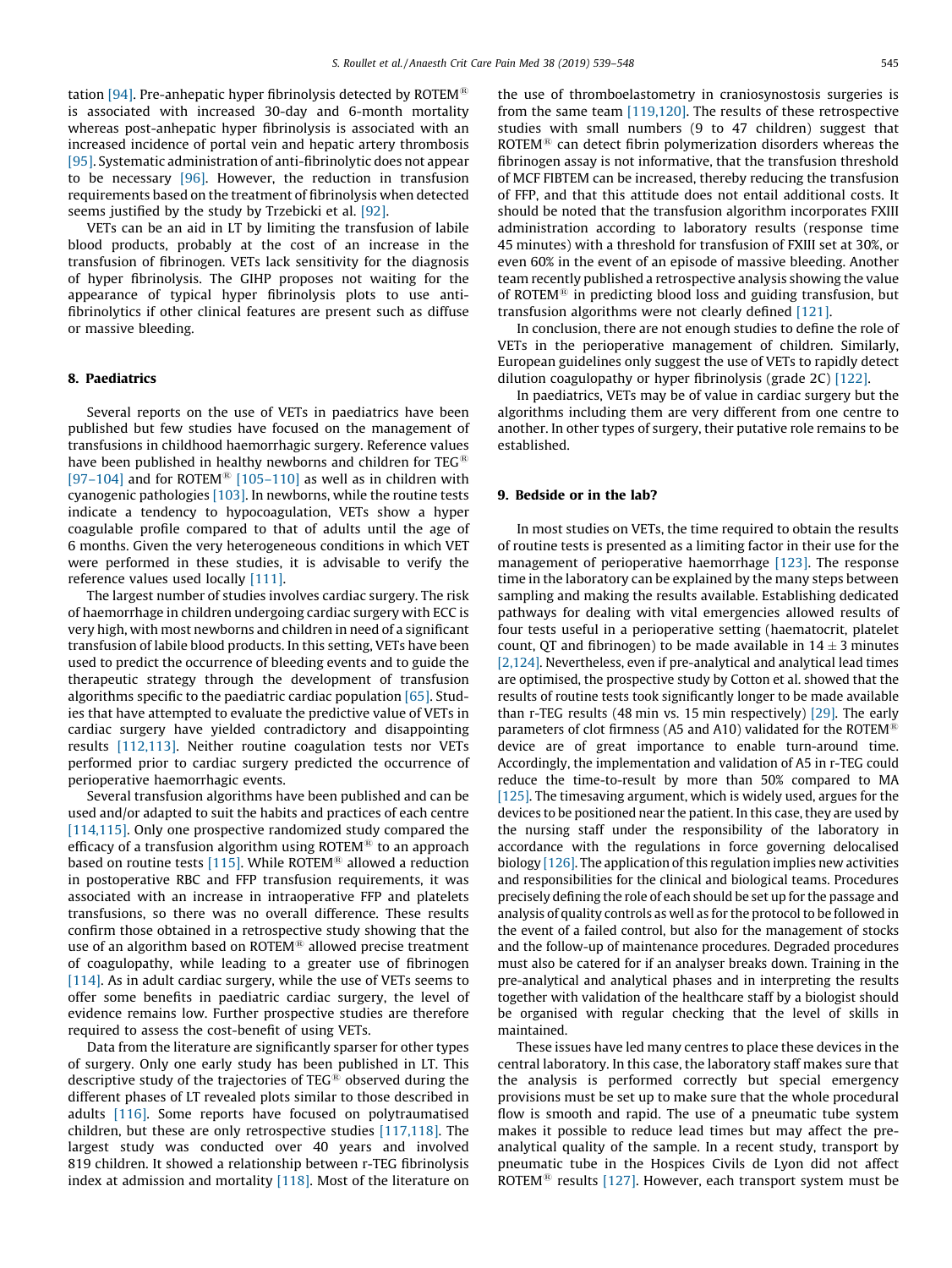<span id="page-7-0"></span>validated locally (GFHT recommendations, October 2015) [\[128\]](#page-9-0). A technician must be available 24 hours a day to ensure immediate pick-up of samples. Rapid registration procedures to ensure traceability must be clearly established. From the beginning of the analytical phase, VET plots must be visible in real time by means of screens easily visible in operating theatres, provided that any clinical staff likely to use the result for diagnostic or therapeutic purposes have been trained and authorized to interpret it. The biological validation a posteriori of a result that has been used is theoretically not allowed outside of delocalised biology. A derogation procedure validated by clinicians and biologists who meet in a consensus meeting must be formalised. Placing a VET in the laboratory also means that the device can be used for several care units. In France, devices are evenly distributed between the operating room and the haemostasis laboratory. The choice must be made according to systems organisations and resources available locally, taking into account the regulations referred to above.

Two other fully automated analysers, the TEG $<sup>®</sup>$  6S and the</sup> ROTEM $\mathbb{B}$  Sigma, which no longer require pipetting operations, have recently been launched. Their handling is much simpler with consumables in the form of cartridges ready for use, which is more adapted to delocalised biology. However, these devices will not be available to unauthorised staff as the pre-analytical phase is critical as well as the correct interpretation of the various parameters. Moreover, very few studies on this new generation of devices are currently available and the reference values and the thresholds defined in the transfusion algorithms remain to be validated.

The decisive criteria for positioning a VET in the operating room or laboratory are as follows:

- is the time required to obtain the laboratory results compatible with optimal management of the bleeding patient?
- are information technology resources available?
	- $\circ$  to apply the regulations relating to delocalised biology if the device is placed in the operating room,
	- $\circ$  to visualise real-time plots on easily visible screens when positioned in the laboratory;
- the staff:
	- when positioned in the operating room:
		- number of people to be trained and staff turnover to assess the feasibility of training and maintenance of skills. Will the biologist be able to appoint persons responsible for the maintenance and monitoring of the analyser under his/her responsibility?
		- if positioned in the laboratory, will the laboratory staff be available 24 hours a day for immediate blood sampling and use of the VET?

The choice and implementation of a VET can only be made consensually between the clinical department and the laboratory.

## 10. Conclusion

VETs must be included in algorithms for the management of coagulopathy and bleeding, defined in each centre and for each population of patients. While their value in the management of trauma and in cardiac surgery seems clear, studies with a high level of evidence are still lacking in obstetrics, liver transplantation and paediatrics. In consultation with the biology laboratory, these devices should be situated according to the way each centre functions.

## Disclosure of interest

The authors declare that they have no competing interest.

# Acknowledgements

The authors thank Ray Cooke for copy-editing this article.

#### References

- [1] Samama CM. [Thromboelastography:](http://refhub.elsevier.com/S2352-5568(17)30283-7/sbref0645) the next step. Anesth Analg [2001;92:563–4](http://refhub.elsevier.com/S2352-5568(17)30283-7/sbref0645).
- [2] Chandler WL, Ferrell C, Trimble S, Moody S. [Development](http://refhub.elsevier.com/S2352-5568(17)30283-7/sbref0650) of a rapid emergency haemorrhage panel. Transfusion (Paris) [2010;50:2547–52.](http://refhub.elsevier.com/S2352-5568(17)30283-7/sbref0650)
- [3] Chitlur M, Rivard GE, [Lillicrap](http://refhub.elsevier.com/S2352-5568(17)30283-7/sbref0655) D, Mann K, Shima M, Young G, et al. Recommendations for performing [thromboelastography/thromboelastometry](http://refhub.elsevier.com/S2352-5568(17)30283-7/sbref0655) in hemophilia: [communication](http://refhub.elsevier.com/S2352-5568(17)30283-7/sbref0655) from the SSC of the ISTH. J Thromb Haemost [2014;12:103–6](http://refhub.elsevier.com/S2352-5568(17)30283-7/sbref0655).
- [4] Winearls J, Reade M, Miles H, Bulmer A, [Campbell](http://refhub.elsevier.com/S2352-5568(17)30283-7/sbref0660) D, Görlinger K, et al. Targeted coagulation management in severe trauma: the [controversies](http://refhub.elsevier.com/S2352-5568(17)30283-7/sbref0660) and the evidence. Anesth Analg [2016;123:910–24](http://refhub.elsevier.com/S2352-5568(17)30283-7/sbref0660).
- [5] Gurbel PA, Bliden KP, Tantry US, Monroe AL, [Muresan](http://refhub.elsevier.com/S2352-5568(17)30283-7/sbref0665) AA, Brunner NE, et al. First report of the [point-of-care](http://refhub.elsevier.com/S2352-5568(17)30283-7/sbref0665) TEG: a technical validation study of the TEG-6S system. Platelets [2016;27:642–9.](http://refhub.elsevier.com/S2352-5568(17)30283-7/sbref0665)
- [6] Ortmann E, Rubino A, Altemimi B, Collier T, Besser MW, Klein AA. [Validation](http://refhub.elsevier.com/S2352-5568(17)30283-7/sbref0670) of viscoelastic coagulation tests during [cardiopulmonary](http://refhub.elsevier.com/S2352-5568(17)30283-7/sbref0670) bypass. J Thromb Haemost [2015;13:1207–16.](http://refhub.elsevier.com/S2352-5568(17)30283-7/sbref0670)
- [7] Lang T, Toller W, Gütl M, Mahla E, Metzler H, Rehak P, et al. [Different](http://refhub.elsevier.com/S2352-5568(17)30283-7/sbref0675) effects of abciximab and cytochalasin D on clot strength in [thrombelastography.](http://refhub.elsevier.com/S2352-5568(17)30283-7/sbref0675) J Thromb Haemost [2004;2:147–53](http://refhub.elsevier.com/S2352-5568(17)30283-7/sbref0675).
- [8] Schlimp CJ, Solomon C, Ranucci M, [Hochleitner](http://refhub.elsevier.com/S2352-5568(17)30283-7/sbref0680) G, Redl H, Schöchl H. The effectiveness of different functional fibrinogen [polymerization](http://refhub.elsevier.com/S2352-5568(17)30283-7/sbref0680) assays in eliminating platelet contribution to clot strength in [thromboelastometry.](http://refhub.elsevier.com/S2352-5568(17)30283-7/sbref0680) Anesth Analg [2014;118:269–76](http://refhub.elsevier.com/S2352-5568(17)30283-7/sbref0680).
- [9] Venema LF, Post WJ, [Hendriks](http://refhub.elsevier.com/S2352-5568(17)30283-7/sbref0685) HG, Huet RC, de Wolf JT, de Vries AJ. An assessment of clinical [interchangeability](http://refhub.elsevier.com/S2352-5568(17)30283-7/sbref0685) of TEG(R) and RoTEM(R) thromboe[lastographic](http://refhub.elsevier.com/S2352-5568(17)30283-7/sbref0685) variables in cardiac surgical patients. Anesth Analg 2010;  $111:339-44$
- [10] Ogawa S, Szlam F, Bolliger D, [Nishimura](http://refhub.elsevier.com/S2352-5568(17)30283-7/sbref0690) T, Chen EP, Tanaka KA. The impact of hematocrit on fibrin clot formation assessed by rotational [thromboelasto](http://refhub.elsevier.com/S2352-5568(17)30283-7/sbref0690)metry. Anesth Analg [2012;115:16–21](http://refhub.elsevier.com/S2352-5568(17)30283-7/sbref0690).
- [11] Herbstreit F, Winter EM, Peters J, Hartmann M. Monitoring of [haemostasis](http://refhub.elsevier.com/S2352-5568(17)30283-7/sbref0695) in liver [transplantation:](http://refhub.elsevier.com/S2352-5568(17)30283-7/sbref0695) comparison of laboratory based and point of care tests. Anaesthesia [2010;65:44–9.](http://refhub.elsevier.com/S2352-5568(17)30283-7/sbref0695)
- [12] Mace H, Lightfoot N, [McCluskey](http://refhub.elsevier.com/S2352-5568(17)30283-7/sbref0700) S, Selby R, Roy D, Timoumi T, et al. Validity of [thromboelastometry](http://refhub.elsevier.com/S2352-5568(17)30283-7/sbref0700) for rapid assessment of fibrinogen levels in heparinized samples during cardiac surgery: a [retrospective,](http://refhub.elsevier.com/S2352-5568(17)30283-7/sbref0700) single-center, observational study. J Cardiothorac Vasc Anesth [2016;30:90–5](http://refhub.elsevier.com/S2352-5568(17)30283-7/sbref0700).
- [13] Erdoes G, Gerster G, Colucci G, Kaiser H, Alberio L, Eberle B. [Prediction](http://refhub.elsevier.com/S2352-5568(17)30283-7/sbref0705) of postweaning fibrinogen status during [cardiopulmonary](http://refhub.elsevier.com/S2352-5568(17)30283-7/sbref0705) bypass: an observational study in 110 patients. PloS One [2015;10:e0126692](http://refhub.elsevier.com/S2352-5568(17)30283-7/sbref0705).
- [14] Olde [Engberink](http://refhub.elsevier.com/S2352-5568(17)30283-7/sbref0710) RHG, Kuiper GJAJM, Wetzels RJH, Nelemans PJ, Lance MD, Beckers EAM, et al. Rapid and correct prediction of [thrombocytopenia](http://refhub.elsevier.com/S2352-5568(17)30283-7/sbref0710) and hypofibrinogenemia with rotational [thromboelastometry](http://refhub.elsevier.com/S2352-5568(17)30283-7/sbref0710) in cardiac surgery. Cardiothorac Vasc Anesth 2014;28:210-6.
- [15] Song JG, Jeong SM, Jun IG, Lee HM, Hwang GS. [Five-minute](http://refhub.elsevier.com/S2352-5568(17)30283-7/sbref0715) parameter of [thromboelastometry](http://refhub.elsevier.com/S2352-5568(17)30283-7/sbref0715) is sufficient to detect thrombocytopenia and hypofibrinogenaemia in patients undergoing liver [transplantation.](http://refhub.elsevier.com/S2352-5568(17)30283-7/sbref0715) Br J Anaesth [2014;112:290–7.](http://refhub.elsevier.com/S2352-5568(17)30283-7/sbref0715)
- [16] Schöchl H, Cotton B, Inaba K, [Nienaber](http://refhub.elsevier.com/S2352-5568(17)30283-7/sbref0720) U, Fischer H, Voelckel W, et al. FIBTEM provides early prediction of massive [transfusion](http://refhub.elsevier.com/S2352-5568(17)30283-7/sbref0720) in trauma. Crit Care [2011;15:R265](http://refhub.elsevier.com/S2352-5568(17)30283-7/sbref0720).
- [17] Schmidt DE, Holmström M, Majeed A, Näslin D, Wallén H, Ågren A. Detection of elevated INR by thromboelastometry and [thromboelastography](http://refhub.elsevier.com/S2352-5568(17)30283-7/sbref0725) in warfarin treated patients and healthy controls. Thromb Res [2015;135:1007–11](http://refhub.elsevier.com/S2352-5568(17)30283-7/sbref0725).
- [18] Blasi A, Mun˜oz G, de Soto I, Mellado R, Taura P, Rios J, et al. [Reliability](http://refhub.elsevier.com/S2352-5568(17)30283-7/sbref0730) of [thromboelastometry](http://refhub.elsevier.com/S2352-5568(17)30283-7/sbref0730) for detecting the safe coagulation threshold in patients taking [acenocoumarol](http://refhub.elsevier.com/S2352-5568(17)30283-7/sbref0730) after elective heart valve replacement. Thromb Res [2015;136:669–72.](http://refhub.elsevier.com/S2352-5568(17)30283-7/sbref0730)
- [19] Dunham CM, Rabel C, Hileman BM, [Schiraldi](http://refhub.elsevier.com/S2352-5568(17)30283-7/sbref0735) J, Chance EA, Shima MT, et al.  $\mathrm{TEG}^{\circledR}$  $\mathrm{TEG}^{\circledR}$  $\mathrm{TEG}^{\circledR}$  and [RapidTEG](http://refhub.elsevier.com/S2352-5568(17)30283-7/sbref0735) $^{\circledR}$  are unreliable for detecting [warfarin-coagulopathy:](http://refhub.elsevier.com/S2352-5568(17)30283-7/sbref0735) a [prospective](http://refhub.elsevier.com/S2352-5568(17)30283-7/sbref0735) cohort study. Thromb J 2014;12:4.
- [20] Agren A, [Wikman](http://refhub.elsevier.com/S2352-5568(17)30283-7/sbref0740) AT, Ostlund A, Edgren G. TEG<sup>®</sup> functional [fibrinogen](http://refhub.elsevier.com/S2352-5568(17)30283-7/sbref0740) analysis may overestimate fibrinogen levels. Anesth Analg [2014;118:933–5](http://refhub.elsevier.com/S2352-5568(17)30283-7/sbref0740).
- [21] [Fenger-Eriksen](http://refhub.elsevier.com/S2352-5568(17)30283-7/sbref0745) C, Moore GW, Rangarajan S, Ingerslev J, Sorensen B. Fibrinogen estimates are influenced by methods of [measurement](http://refhub.elsevier.com/S2352-5568(17)30283-7/sbref0745) and hemodilution with colloid plasma expanders. Transfusion (Paris) [2010;50:2571–6](http://refhub.elsevier.com/S2352-5568(17)30283-7/sbref0745).
- [22] Schlimp CJ, Cadamuro J, Solomon C, Redl H, Schöchl H. The effect of [fibrinogen](http://refhub.elsevier.com/S2352-5568(17)30283-7/sbref0750) concentrate and factor XIII on [thromboelastometry](http://refhub.elsevier.com/S2352-5568(17)30283-7/sbref0750) in 33% diluted blood with albumin, gelatine, [hydroxyethyl](http://refhub.elsevier.com/S2352-5568(17)30283-7/sbref0750) starch or saline in vitro. Blood Transfus [2013;11:510–7.](http://refhub.elsevier.com/S2352-5568(17)30283-7/sbref0750)
- [23] David J-S, Durand M, Levrat A, Lefevre M, Rugeri L, [Geay-Baillat](http://refhub.elsevier.com/S2352-5568(17)30283-7/sbref0755) M-O, et al. Correlation between laboratory coagulation testing and [thromboelastometry](http://refhub.elsevier.com/S2352-5568(17)30283-7/sbref0755) is modified during [management](http://refhub.elsevier.com/S2352-5568(17)30283-7/sbref0755) of trauma patients. J Trauma Acute Care Surg [2016;81:319–27.](http://refhub.elsevier.com/S2352-5568(17)30283-7/sbref0755)
- [24] Lang T, Bauters A, Braun SL, [Potzsch](http://refhub.elsevier.com/S2352-5568(17)30283-7/sbref0760) B, von Pape KW, Kolde HJ, et al. Multicentre investigation on reference ranges for ROTEM [thromboelastometry.](http://refhub.elsevier.com/S2352-5568(17)30283-7/sbref0760) Blood Coagul Fibrinolysis [2005;16:301–10.](http://refhub.elsevier.com/S2352-5568(17)30283-7/sbref0760)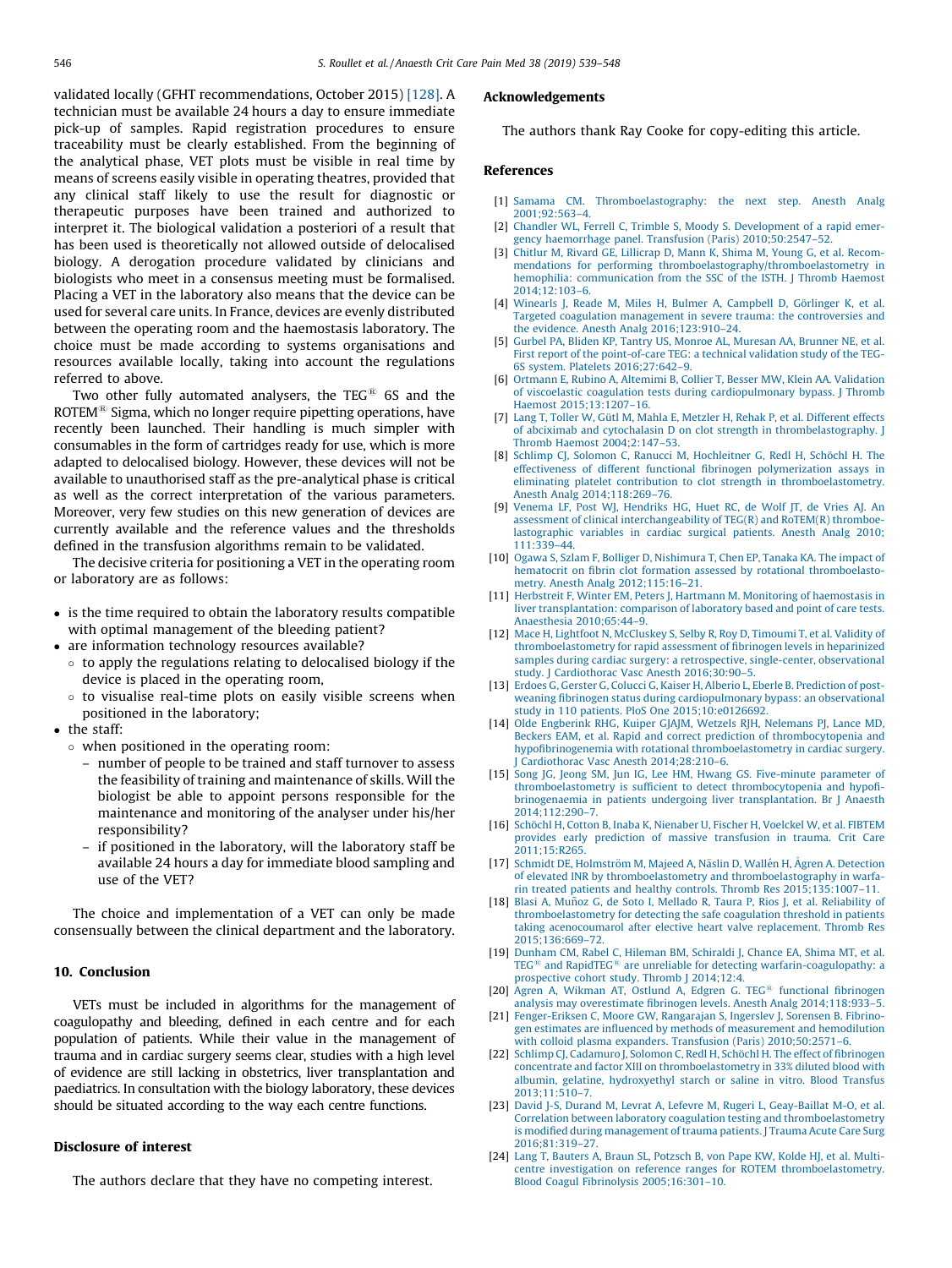- <span id="page-8-0"></span>[25] Kitchen DP, Kitchen S, Jennings I, Woods T, Walker I. Quality [assurance](http://refhub.elsevier.com/S2352-5568(17)30283-7/sbref0765) and quality control of thrombelastography and rotational [thromboelastometry:](http://refhub.elsevier.com/S2352-5568(17)30283-7/sbref0765) the UK NEQAS for blood [coagulation](http://refhub.elsevier.com/S2352-5568(17)30283-7/sbref0765) experience. Semin Thromb Hemost [2010;36:757–63.](http://refhub.elsevier.com/S2352-5568(17)30283-7/sbref0765)
- [26] Veigas PV, Callum J, Rizoli S, [Nascimento](http://refhub.elsevier.com/S2352-5568(17)30283-7/sbref0770) B, da Luz LT. A systematic review on the rotational [thrombelastometry](http://refhub.elsevier.com/S2352-5568(17)30283-7/sbref0770) ( $ROTEM^@$ ) values for the [diagnosis](http://refhub.elsevier.com/S2352-5568(17)30283-7/sbref0770) of [coagulopathy,](http://refhub.elsevier.com/S2352-5568(17)30283-7/sbref0770) prediction and guidance of blood transfusion and prediction of [mortality](http://refhub.elsevier.com/S2352-5568(17)30283-7/sbref0770) in trauma patients. Scand J Trauma Resusc Emerg Med [2016;24:114](http://refhub.elsevier.com/S2352-5568(17)30283-7/sbref0770).
- [27] Tauber H, Innerhofer P, Breitkopf R, [Westermann](http://refhub.elsevier.com/S2352-5568(17)30283-7/sbref0775) I, Beer R, El Attal R, et al. [Prevalence](http://refhub.elsevier.com/S2352-5568(17)30283-7/sbref0775) and impact of abnormal ROTEM(R) assays in severe blunt trauma: results of the ''Diagnosis and Treatment of [Trauma-Induced](http://refhub.elsevier.com/S2352-5568(17)30283-7/sbref0775) Coagulopathy (DIA-TRE-TIC) study.''. Br J Anaesth [2011;107:378–87](http://refhub.elsevier.com/S2352-5568(17)30283-7/sbref0775).
- [28] Davenport R, Manson J, De'ath H, Platton S, Coates A, Allard S, et al. [Functional](http://refhub.elsevier.com/S2352-5568(17)30283-7/sbref0780) definition and [characterization](http://refhub.elsevier.com/S2352-5568(17)30283-7/sbref0780) of acute traumatic coagulopathy. Crit Care Med [2011;39:2652–8.](http://refhub.elsevier.com/S2352-5568(17)30283-7/sbref0780)
- [29] Cotton BA, Faz G, Hatch QM, Radwan ZA, [Podbielski](http://refhub.elsevier.com/S2352-5568(17)30283-7/sbref0785) J, Wade C, et al. Rapid [thrombelastography](http://refhub.elsevier.com/S2352-5568(17)30283-7/sbref0785) delivers real-time results that predict transfusion with[in](http://refhub.elsevier.com/S2352-5568(17)30283-7/sbref0785) 1 hour of admission. J Trauma [2011;71:407–14](http://refhub.elsevier.com/S2352-5568(17)30283-7/sbref0785).
- [30] Hagemo JS, [Christiaans](http://refhub.elsevier.com/S2352-5568(17)30283-7/sbref0790) SC, Stanworth SJ, Brohi K, Johansson PI, Goslings JC, et al. Detection of acute traumatic [coagulopathy](http://refhub.elsevier.com/S2352-5568(17)30283-7/sbref0790) and massive transfusion requirements by means of rotational [thromboelastometry:](http://refhub.elsevier.com/S2352-5568(17)30283-7/sbref0790) an international prospective validation study. Crit Care Lond Engl [2015;19:97](http://refhub.elsevier.com/S2352-5568(17)30283-7/sbref0790).
- [31] [Holcomb](http://refhub.elsevier.com/S2352-5568(17)30283-7/sbref0795) JB, Minei KM, Scerbo ML, Radwan ZA, Wade CE, Kozar RA, et al. Admission rapid [thrombelastography](http://refhub.elsevier.com/S2352-5568(17)30283-7/sbref0795) can replace conventional coagulation tests in the emergency [department:](http://refhub.elsevier.com/S2352-5568(17)30283-7/sbref0795) experience with 1974 consecutive trauma patients. Ann Surg [2012;256:476–86](http://refhub.elsevier.com/S2352-5568(17)30283-7/sbref0795).
- [32] Einersen PM, Moore EE, [Chapman](http://refhub.elsevier.com/S2352-5568(17)30283-7/sbref0800) MP, Moore HB, Gonzalez E, Silliman CC, et al. Rapid [thrombelastography](http://refhub.elsevier.com/S2352-5568(17)30283-7/sbref0800) thresholds for goal-directed resuscitation of patients at risk for massive [transfusion.](http://refhub.elsevier.com/S2352-5568(17)30283-7/sbref0800) J Trauma Acute Care Surg [2017;82:114–9.](http://refhub.elsevier.com/S2352-5568(17)30283-7/sbref0800)
- [33] Rugeri L, Levrat A, David JS, Delecroix E, Floccard B, Gros A, et al. [Diagnosis](http://refhub.elsevier.com/S2352-5568(17)30283-7/sbref0805) of early coagulation [abnormalities](http://refhub.elsevier.com/S2352-5568(17)30283-7/sbref0805) in trauma patients by rotation thrombelastography. J Thromb Haemost [2007;5:289–95](http://refhub.elsevier.com/S2352-5568(17)30283-7/sbref0805).
- [34] Rourke C, Curry N, Khan S, Taylor R, Raza I, Davenport R, et al. [Fibrinogen](http://refhub.elsevier.com/S2352-5568(17)30283-7/sbref0810) levels during trauma [haemorrhage,](http://refhub.elsevier.com/S2352-5568(17)30283-7/sbref0810) response to replacement therapy, and association with patient outcomes. J Thromb Haemost [2012;10:1342–51.](http://refhub.elsevier.com/S2352-5568(17)30283-7/sbref0810)
- [35] Meyer MAS, [Ostrowski](http://refhub.elsevier.com/S2352-5568(17)30283-7/sbref0815) SR, Sørensen AM, Meyer ASP, Holcomb JB, Wade CE, et al. Fibrinogen in trauma, an evaluation of [thrombelastography](http://refhub.elsevier.com/S2352-5568(17)30283-7/sbref0815) and rotational [thromboelastometry](http://refhub.elsevier.com/S2352-5568(17)30283-7/sbref0815) fibrinogen assays. J Surg Res 2015;194:581–90.
- [36] Raza I, [Davenport](http://refhub.elsevier.com/S2352-5568(17)30283-7/sbref0820) R, Rourke C, Platton S, Manson J, Spoors C, et al. The incidence and magnitude of [fibrinolytic](http://refhub.elsevier.com/S2352-5568(17)30283-7/sbref0820) activation in trauma patients. J Thromb Haemost [2013;11:307–14](http://refhub.elsevier.com/S2352-5568(17)30283-7/sbref0820).
- [37] Kashuk JL, Moore EE, Sawyer M, [Wohlauer](http://refhub.elsevier.com/S2352-5568(17)30283-7/sbref0825) M, Pezold M, Barnett C, et al. Primary fibrinolysis is integral in the pathogenesis of the acute [coagulopathy](http://refhub.elsevier.com/S2352-5568(17)30283-7/sbref0825) of trauma. Ann Surg [2010;128:22–33](http://refhub.elsevier.com/S2352-5568(17)30283-7/sbref0825).
- [38] Levrat A, Gros A, Rugeri L, Inaba K, Floccard B, Negrier C, et al. [Evaluation](http://refhub.elsevier.com/S2352-5568(17)30283-7/sbref0830) of rotation [thrombelastography](http://refhub.elsevier.com/S2352-5568(17)30283-7/sbref0830) for the diagnosis of hyper fibrinolysis in trauma patients. Br J Anaesth [2008;100:792–7](http://refhub.elsevier.com/S2352-5568(17)30283-7/sbref0830).
- [39] Chapman MP, Moore EE, Ramos CR, [Ghasabyan](http://refhub.elsevier.com/S2352-5568(17)30283-7/sbref0835) A, Harr JN, Chin TL, et al. Fibrinolysis greater than 3% is the critical value for initiation of [antifibrino](http://refhub.elsevier.com/S2352-5568(17)30283-7/sbref0835)lytic therapy. J Trauma Acute Care Surg [2013;75:961–7](http://refhub.elsevier.com/S2352-5568(17)30283-7/sbref0835).
- [40] Shakur H, Roberts I, Bautista R, [Caballero](http://refhub.elsevier.com/S2352-5568(17)30283-7/sbref0840) J, Coats T, Dewan Y, et al. Effects of tranexamic acid on death, vascular occlusive events, and blood [transfusion](http://refhub.elsevier.com/S2352-5568(17)30283-7/sbref0840) in trauma patients with significant [haemorrhage](http://refhub.elsevier.com/S2352-5568(17)30283-7/sbref0840) (CRASH-2): a randomised, [placebo-controlled](http://refhub.elsevier.com/S2352-5568(17)30283-7/sbref0840) trial. Lancet 2010;376:23–32.
- [41] Roberts I, Shakur H, Afolabi A, Brohi K, Coats T, et al. The [importance](http://refhub.elsevier.com/S2352-5568(17)30283-7/sbref0845) of early treatment with tranexamic acid in bleeding trauma patients: an [exploratory](http://refhub.elsevier.com/S2352-5568(17)30283-7/sbref0845) analysis of the CRASH-2 [randomised](http://refhub.elsevier.com/S2352-5568(17)30283-7/sbref0845) controlled trial. Lancet Lond Engl [2011;377:1096–101](http://refhub.elsevier.com/S2352-5568(17)30283-7/sbref0845).
- [42] Moore HB, Moore EE, [Huebner](http://refhub.elsevier.com/S2352-5568(17)30283-7/sbref0850) BR, Stettler GR, Nunns GR, Einersen PM, et al. [Tranexamic](http://refhub.elsevier.com/S2352-5568(17)30283-7/sbref0850) acid is associated with increased mortality in patients with physiological fibrinolysis. J Surg Res [2017;220:438–43.](http://refhub.elsevier.com/S2352-5568(17)30283-7/sbref0850)
- [43] Leeper CM, Neal MD, McKenna CJ, Gaines BA. Trending [fibrinolytic](http://refhub.elsevier.com/S2352-5568(17)30283-7/sbref0855) dysregulation: [fibrinolysis](http://refhub.elsevier.com/S2352-5568(17)30283-7/sbref0855) shutdown in the days after injury is associated with poor outcome in severely injured children. Ann Surg [2017;266:508–15](http://refhub.elsevier.com/S2352-5568(17)30283-7/sbref0855).
- [44] Godier A, Bacus M, Kipnis E, Tavernier B, Guidat A, Rauch A, et al. [Compliance](http://refhub.elsevier.com/S2352-5568(17)30283-7/sbref0860) with [evidence-based](http://refhub.elsevier.com/S2352-5568(17)30283-7/sbref0860) clinical management guidelines in bleeding trauma patients. Br J Anaesth [2016;117:592–600.](http://refhub.elsevier.com/S2352-5568(17)30283-7/sbref0860)
- [45] Cotton BA, Au BK, Nunez TC, Gunter OL, Robertson AM, Young PP. [Predefined](http://refhub.elsevier.com/S2352-5568(17)30283-7/sbref0865) massive [transfusion](http://refhub.elsevier.com/S2352-5568(17)30283-7/sbref0865) protocols are associated with a reduction in organ failure and postinjury [complications.](http://refhub.elsevier.com/S2352-5568(17)30283-7/sbref0865) J Trauma 2009;66:41–8.
- [46] Kashuk JL, Moore EE, [Wohlauer](http://refhub.elsevier.com/S2352-5568(17)30283-7/sbref0870) M, Johnson JL, Pezold M, Lawrence J, et al. Initial experiences with point-of-care rapid [thrombelastography](http://refhub.elsevier.com/S2352-5568(17)30283-7/sbref0870) for management of [life-threatening](http://refhub.elsevier.com/S2352-5568(17)30283-7/sbref0870) postinjury coagulopathy. Transfusion (Paris) 2012;52:23–33. [47] Johansson PI, Sørensen AM, Larsen CF, Windeløv NA, [Stensballe](http://refhub.elsevier.com/S2352-5568(17)30283-7/sbref0875) J, Perner A,
- et al. Low [haemorrhage-related](http://refhub.elsevier.com/S2352-5568(17)30283-7/sbref0875) mortality in trauma patients in a Level I trauma center employing transfusion packages and early [thromboelastogra](http://refhub.elsevier.com/S2352-5568(17)30283-7/sbref0875)phy-directed hemostatic [resuscitation](http://refhub.elsevier.com/S2352-5568(17)30283-7/sbref0875) with plasma and platelets. Transfusion (Paris) [2013;53:3088–99](http://refhub.elsevier.com/S2352-5568(17)30283-7/sbref0875).
- [48] Schöchl H, Nienaber U, Hofer G, Voelckel W, Jambor C, [Scharbert](http://refhub.elsevier.com/S2352-5568(17)30283-7/sbref0880) G, et al. Goaldirected coagulation [management](http://refhub.elsevier.com/S2352-5568(17)30283-7/sbref0880) of major trauma patients using thromboelastometry [\(ROTEM\)-guided](http://refhub.elsevier.com/S2352-5568(17)30283-7/sbref0880) administration of fibrinogen concentrate and prothrombin complex concentrate. Crit Care [2010;14:R55.](http://refhub.elsevier.com/S2352-5568(17)30283-7/sbref0880)
- [49] Gonzalez E, Moore EE, Moore HB, Chapman MP, Chin TL, [Ghasabyan](http://refhub.elsevier.com/S2352-5568(17)30283-7/sbref0885) A, et al. Goal-directed hemostatic resuscitation of [trauma-induced](http://refhub.elsevier.com/S2352-5568(17)30283-7/sbref0885) coagulopathy: a

pragmatic [randomized](http://refhub.elsevier.com/S2352-5568(17)30283-7/sbref0885) clinical trial comparing a viscoelastic assay to conventional coagulation assays. Ann Surg [2016;263:1051–9](http://refhub.elsevier.com/S2352-5568(17)30283-7/sbref0885).

- [50] Solomon C, Collis RE, Collins PW. [Haemostatic](http://refhub.elsevier.com/S2352-5568(17)30283-7/sbref0890) monitoring during postpartum haemorrhage and implications for management. Br J Anaesth 2012;109:851-63.
- [51] Karlsson O, Jeppsson A, Hellgren M. Major obstetric [haemorrhage:](http://refhub.elsevier.com/S2352-5568(17)30283-7/sbref0895) monitoring with [thromboelastography,](http://refhub.elsevier.com/S2352-5568(17)30283-7/sbref0895) laboratory analyses or both? Int J Obstet Anesth [2014;23:10–7](http://refhub.elsevier.com/S2352-5568(17)30283-7/sbref0895).
- [52] Charbit B, [Mandelbrot](http://refhub.elsevier.com/S2352-5568(17)30283-7/sbref0900) L, Samain E, Baron G, Haddaoui B, Keita H, et al. The decrease of fibrinogen is an early predictor of the severity of [postpartum](http://refhub.elsevier.com/S2352-5568(17)30283-7/sbref0900) haemorrhage. J Thromb Haemost 2007;5:266-73.
- [53] Huissoud C, Carrabin N, Audibert F, Levrat A, [Massignon](http://refhub.elsevier.com/S2352-5568(17)30283-7/sbref0905) D, Berland M, et al. Bedside assessment of fibrinogen level in postpartum [haemorrhage](http://refhub.elsevier.com/S2352-5568(17)30283-7/sbref0905) by thrombelastometry. BJOG Int J Obstet Gynaecol [2009;116:1097–102.](http://refhub.elsevier.com/S2352-5568(17)30283-7/sbref0905)
- [54] Collins PW, Lilley G, Bruynseels D, Laurent DB-S, [Cannings-John](http://refhub.elsevier.com/S2352-5568(17)30283-7/sbref0910) R, Precious E, et al. [Fibrin-based](http://refhub.elsevier.com/S2352-5568(17)30283-7/sbref0910) clot formation as an early and rapid biomarker for progression of postpartum [haemorrhage:](http://refhub.elsevier.com/S2352-5568(17)30283-7/sbref0910) a prospective study. Blood 2014; [124:1727–36.](http://refhub.elsevier.com/S2352-5568(17)30283-7/sbref0910)
- [55] Collins PW, [Cannings-John](http://refhub.elsevier.com/S2352-5568(17)30283-7/sbref0915) R, Bruynseels D, Mallaiah S, Dick J, Elton C, et al. [Viscoelastometric-guided](http://refhub.elsevier.com/S2352-5568(17)30283-7/sbref0915) early fibrinogen concentrate replacement during postpartum [haemorrhage:](http://refhub.elsevier.com/S2352-5568(17)30283-7/sbref0915) OBS2, a double-blind randomized controlled trial. Br J Anaesth [2017;119:411–21.](http://refhub.elsevier.com/S2352-5568(17)30283-7/sbref0915)
- [56] Collins PW, [Cannings-John](http://refhub.elsevier.com/S2352-5568(17)30283-7/sbref0920) R, Bruynseels D, Mallaiah S, Dick J, Elton C, et al. [Viscoelastometry](http://refhub.elsevier.com/S2352-5568(17)30283-7/sbref0920) guided fresh frozen plasma infusion for postpartum haemorrhage: OBS2, an observational study. Br J Anaesth [2017;119:422–34.](http://refhub.elsevier.com/S2352-5568(17)30283-7/sbref0920)
- [57] Collins P, Abdul-Kadir R, Thachil J. [Subcommittees](http://refhub.elsevier.com/S2352-5568(17)30283-7/sbref0925) on women's health issues in thrombosis and haemostasis and on [disseminated](http://refhub.elsevier.com/S2352-5568(17)30283-7/sbref0925) intravascular coagulation. Management of coagulopathy associated with postpartum [haemorrhage:](http://refhub.elsevier.com/S2352-5568(17)30283-7/sbref0925) guidance from the SSC of the ISTH. J Thromb Haemost [2016;14:205–10.](http://refhub.elsevier.com/S2352-5568(17)30283-7/sbref0925)
- [58] Shaylor R, Weiniger CF, Austin N, Tzabazis A, Shander A, [Goodnough](http://refhub.elsevier.com/S2352-5568(17)30283-7/sbref0930) LT, et al. National and international guidelines for patient blood [management](http://refhub.elsevier.com/S2352-5568(17)30283-7/sbref0930) in obstetrics: a qualitative review. Anesth Analg [2017;124:216–32](http://refhub.elsevier.com/S2352-5568(17)30283-7/sbref0930).
- [59] Shakur H, Roberts I, Fawole B, Chaudhri R, [El-Sheikh](http://refhub.elsevier.com/S2352-5568(17)30283-7/sbref0935) M, Akintan A, et al. Effect of early tranexamic acid [administration](http://refhub.elsevier.com/S2352-5568(17)30283-7/sbref0935) on mortality, hysterectomy, and other morbidities in women with post-partum [haemorrhage](http://refhub.elsevier.com/S2352-5568(17)30283-7/sbref0935) (WOMAN): an international, randomised, double-blind, [placebo-controlled](http://refhub.elsevier.com/S2352-5568(17)30283-7/sbref0935) trial. Lancet [2017;389:2105–16](http://refhub.elsevier.com/S2352-5568(17)30283-7/sbref0935).
- [60] Mallaiah S, Barclay P, Harrod I, Chevannes C, Bhalla A. [Introduction](http://refhub.elsevier.com/S2352-5568(17)30283-7/sbref0940) of an algorithm for [ROTEM-guided](http://refhub.elsevier.com/S2352-5568(17)30283-7/sbref0940) fibrinogen concentrate administration in major obstetric haemorrhage. Anaesthesia [2015;70:166–75.](http://refhub.elsevier.com/S2352-5568(17)30283-7/sbref0940)
- [61] [Snegovskikh](http://refhub.elsevier.com/S2352-5568(17)30283-7/sbref0945) D, Souza D, Walton Z, Dai F, Rachler R, Garay A, et al. Point-ofcare viscoelastic testing improves the outcome of pregnancies [complicated](http://refhub.elsevier.com/S2352-5568(17)30283-7/sbref0945) by severe postpartum haemorrhage. J Clin Anesth [2018;44:50–6.](http://refhub.elsevier.com/S2352-5568(17)30283-7/sbref0945)
- [62] Murphy GJ, Reeves BC, Rogers CA, Rizvi SIA, Culliford L, Angelini GD. [Increased](http://refhub.elsevier.com/S2352-5568(17)30283-7/sbref0950) mortality, [postoperative](http://refhub.elsevier.com/S2352-5568(17)30283-7/sbref0950) morbidity, and cost after red blood cell transfusion in patients having cardiac surgery. Circulation [2007;116:2544–52](http://refhub.elsevier.com/S2352-5568(17)30283-7/sbref0950).
- [63] Deppe A-C, Weber C, [Zimmermann](http://refhub.elsevier.com/S2352-5568(17)30283-7/sbref0955) J, Kuhn EW, Slottosch I, Liakopoulos OJ, et al. Point-of-care [thromboelastography/thromboelastometry-based](http://refhub.elsevier.com/S2352-5568(17)30283-7/sbref0955) coagulation management in cardiac surgery: a [meta-analysis](http://refhub.elsevier.com/S2352-5568(17)30283-7/sbref0955) of 8332 patients. J Surg Res [2016;203:424–33](http://refhub.elsevier.com/S2352-5568(17)30283-7/sbref0955).
- [64] Bolliger D, Tanaka KA. Roles of thrombelastography and [thromboelastometry](http://refhub.elsevier.com/S2352-5568(17)30283-7/sbref0960) for patient blood [management](http://refhub.elsevier.com/S2352-5568(17)30283-7/sbref0960) in cardiac surgery. Transfus Med Rev [2013;27:213–20.](http://refhub.elsevier.com/S2352-5568(17)30283-7/sbref0960)
- [65] Wikkelsø A, Wetterslev J, Møller AM, Afshari A. [Thromboelastography](http://refhub.elsevier.com/S2352-5568(17)30283-7/sbref0965) (TEG) or [thromboelastometry](http://refhub.elsevier.com/S2352-5568(17)30283-7/sbref0965) (ROTEM) to monitor haemostatic treatment versus usual care in adults or children with bleeding. [Cochrane](http://refhub.elsevier.com/S2352-5568(17)30283-7/sbref0965) Database Syst Rev [2016;CD007871](http://refhub.elsevier.com/S2352-5568(17)30283-7/sbref0965).
- [66] Karkouti K, Callum J, [Wijeysundera](http://refhub.elsevier.com/S2352-5568(17)30283-7/sbref0970) DN, Rao V, Crowther M, Grocott HP, et al. Point-of-care hemostatic testing in cardiac surgery: a [stepped-wedge](http://refhub.elsevier.com/S2352-5568(17)30283-7/sbref0970) clustered randomized controlled trial. Circulation [2016;134:1152–62](http://refhub.elsevier.com/S2352-5568(17)30283-7/sbref0970).
- [67] Lisman T, Porte RJ. Rebalanced [haemostasis](http://refhub.elsevier.com/S2352-5568(17)30283-7/sbref0975) in patients with liver disease: evidence and clinical consequences. Blood [2010;116:878–85](http://refhub.elsevier.com/S2352-5568(17)30283-7/sbref0975).
- [68] Lisman T, Bongers TN, [Adelmeijer](http://refhub.elsevier.com/S2352-5568(17)30283-7/sbref0980) J, Janssen HL, de Maat MP, de Groot PG, et al. Elevated levels of von [Willebrand](http://refhub.elsevier.com/S2352-5568(17)30283-7/sbref0980) Factor in cirrhosis support platelet adhesion despite reduced functional capacity. Hepatology [2006;44:53–61.](http://refhub.elsevier.com/S2352-5568(17)30283-7/sbref0980)
- [69] Tripodi A, Salerno F, [Chantarangkul](http://refhub.elsevier.com/S2352-5568(17)30283-7/sbref0985) V, Clerici M, Cazzaniga M, Primignani M, et al. Evidence of normal thrombin [generation](http://refhub.elsevier.com/S2352-5568(17)30283-7/sbref0985) in cirrhosis despite abnormal conventional coagulation tests. Hepatology [2005;41:553–8.](http://refhub.elsevier.com/S2352-5568(17)30283-7/sbref0985)
- [70] Søgaard KK, [Horva´th-Puho´](http://refhub.elsevier.com/S2352-5568(17)30283-7/sbref0990) E, Grønbaek H, Jepsen P, Vilstrup H, Sørensen HT. Risk of venous [thromboembolism](http://refhub.elsevier.com/S2352-5568(17)30283-7/sbref0990) in patients with liver disease: a nationwide population-based case-control study. Am J Gastroenterol [2009;104:96–101.](http://refhub.elsevier.com/S2352-5568(17)30283-7/sbref0990)
- [71] Tripodi A, Primignani M, [Chantarangkul](http://refhub.elsevier.com/S2352-5568(17)30283-7/sbref0995) V, Dell'Era A, Clerici M, de Franchis R, et al. An imbalance of pro- vs. [anti-coagulation](http://refhub.elsevier.com/S2352-5568(17)30283-7/sbref0995) factors in plasma from patients with cirrhosis. Gastroenterology [2009;137:2105–11.](http://refhub.elsevier.com/S2352-5568(17)30283-7/sbref0995)
- [72] Ewe K. Bleeding after liver biopsy does not [correlate](http://refhub.elsevier.com/S2352-5568(17)30283-7/sbref1000) with indices of peripheral coagulation. Dig Dis Sci [1981;26:388–93](http://refhub.elsevier.com/S2352-5568(17)30283-7/sbref1000).
- [73] Perdigão JPV, de Almeida PC, Rocha TDS, Mota MRL, Soares ECS, Alves APNN, et al. [Postoperative](http://refhub.elsevier.com/S2352-5568(17)30283-7/sbref1005) bleeding after dental extraction in liver pretransplant patients. J Oral Maxillofac Surg [2012;70:e177–84](http://refhub.elsevier.com/S2352-5568(17)30283-7/sbref1005).
- [74] Ozier Y, Steib A, Ickx B, Nathan N, Derlon A, Guay J, et al. [Haemostatic](http://refhub.elsevier.com/S2352-5568(17)30283-7/sbref1010) disorders during liver transplantation. Eur J Anaesthesiol [2001;18:208–18.](http://refhub.elsevier.com/S2352-5568(17)30283-7/sbref1010)
- [75] Wang SC, Shieh JF, Chang KY, Chu YC, Liu CS, Loong CC, et al. [Thromboelasto](http://refhub.elsevier.com/S2352-5568(17)30283-7/sbref1015)[graphy-guided](http://refhub.elsevier.com/S2352-5568(17)30283-7/sbref1015) transfusion decreases intraoperative blood transfusion during orthotopic liver [transplantation:](http://refhub.elsevier.com/S2352-5568(17)30283-7/sbref1015) randomized clinical trial. Transplant Proc [2010;42:2590–3.](http://refhub.elsevier.com/S2352-5568(17)30283-7/sbref1015)
- [76] Sabate A, Dalmau A, Koo M, Aparicio I, Costa M, Contreras L. [Coagulopathy](http://refhub.elsevier.com/S2352-5568(17)30283-7/sbref1020) management in liver transplantation. Transplant Proc [2012;44:1523–5.](http://refhub.elsevier.com/S2352-5568(17)30283-7/sbref1020)